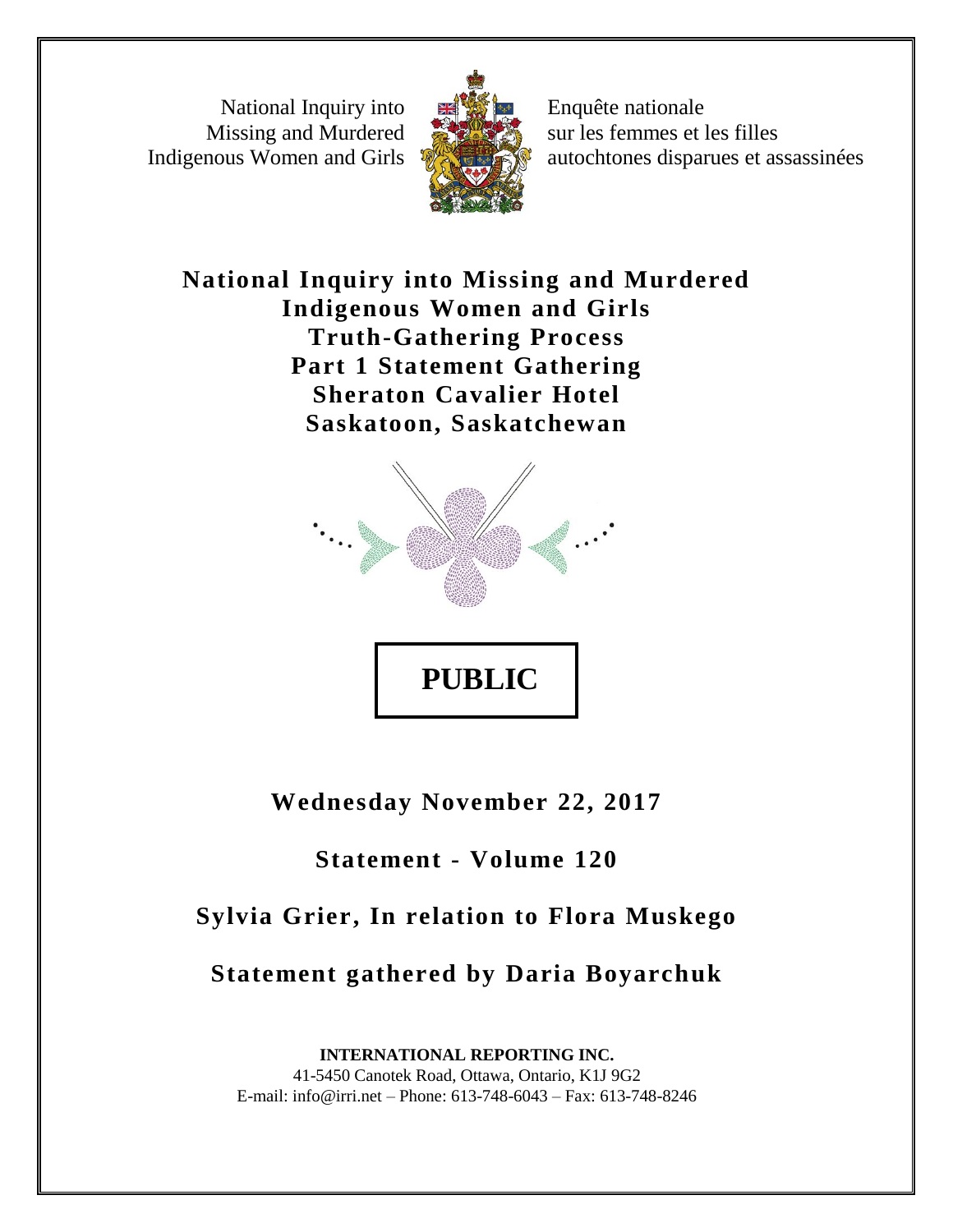#### **TABLE OF CONTENTS**

| Statement Volume 120<br>November 22, 2017 |             |
|-------------------------------------------|-------------|
| Witness: Sylvia Grier                     | <b>PAGE</b> |
| Testimony of Sylvia Grier 1               |             |
| Reporter's Certification 37               |             |

### **Statement Gatherer: Daria Boyarchuk**

## **List of documents provided by witness**

## **Item 1** Profile of Flora Muskego from CBC Winnipeg: Profiles of Missing and Murdered Indigenous Women (1 page)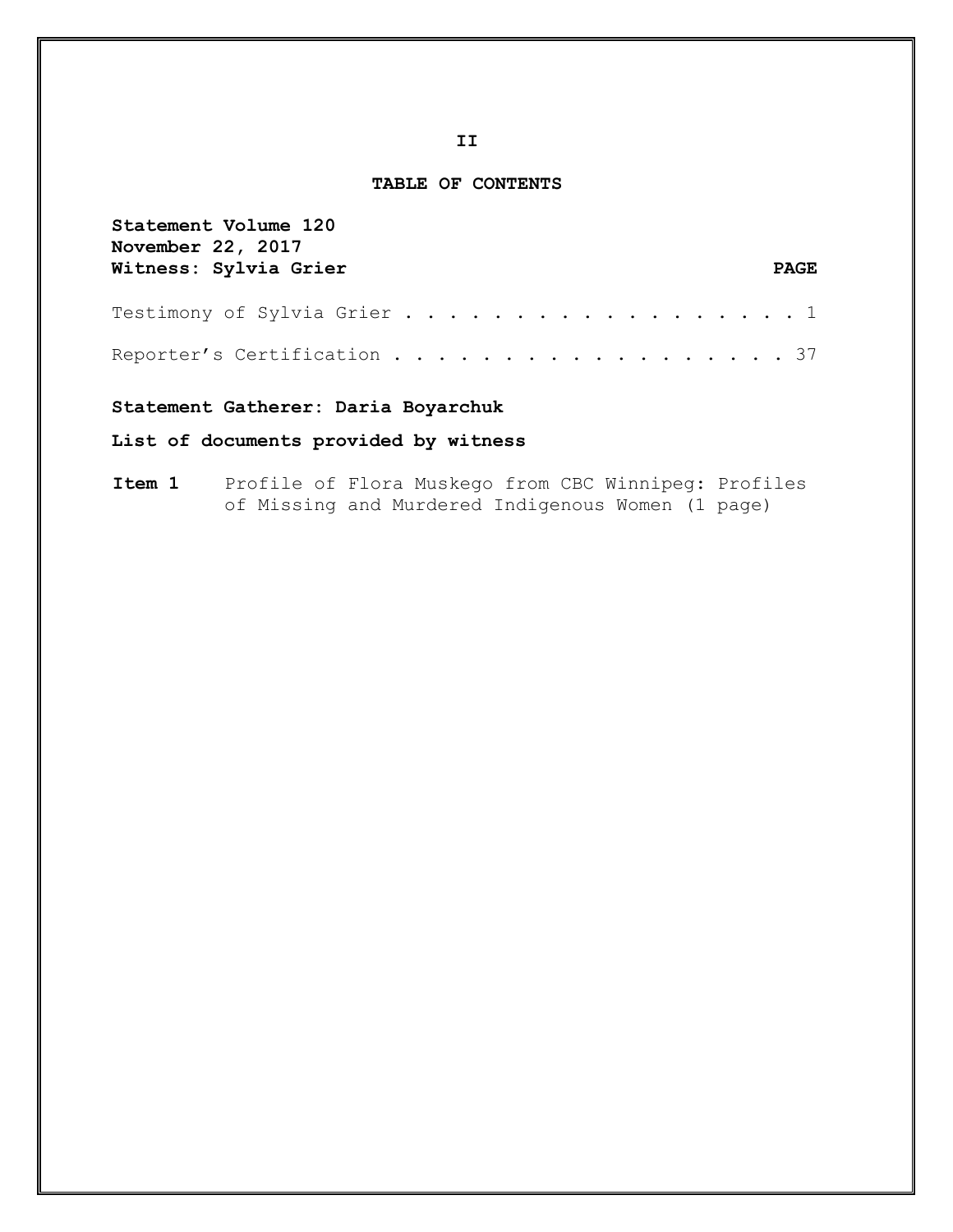**NOTE 1:** Where not required by other statute, redactions to this public transcript have been made pursuant to Rule 55 of the Commission's *Legal Path: Rules of Respectful Practice*, which provides for "the discretion to redact private information of a sensitive nature where it is not material to the evidence to be given before distributing the information to the Parties. The National Inquiry will consider the public interest in releasing this type of information against the potential harmful impact on the individual whose personal information is at issue."

**NOTE 2:** The use of square brackets [ ] in this transcript indicates that amendments have been made to the certified transcript in order to replace information deemed inaudible or indecipherable by the original transcriptionist. Amendments were completed by listening to the source audio recording of the proceeding and were made by Bryana Bouchir, Public Inquiry Clerk with the National Inquiry into Missing and Murdered Indigenous Women, Girls and 2SLGBTQ, May 1st 2018 at Vancouver, BC.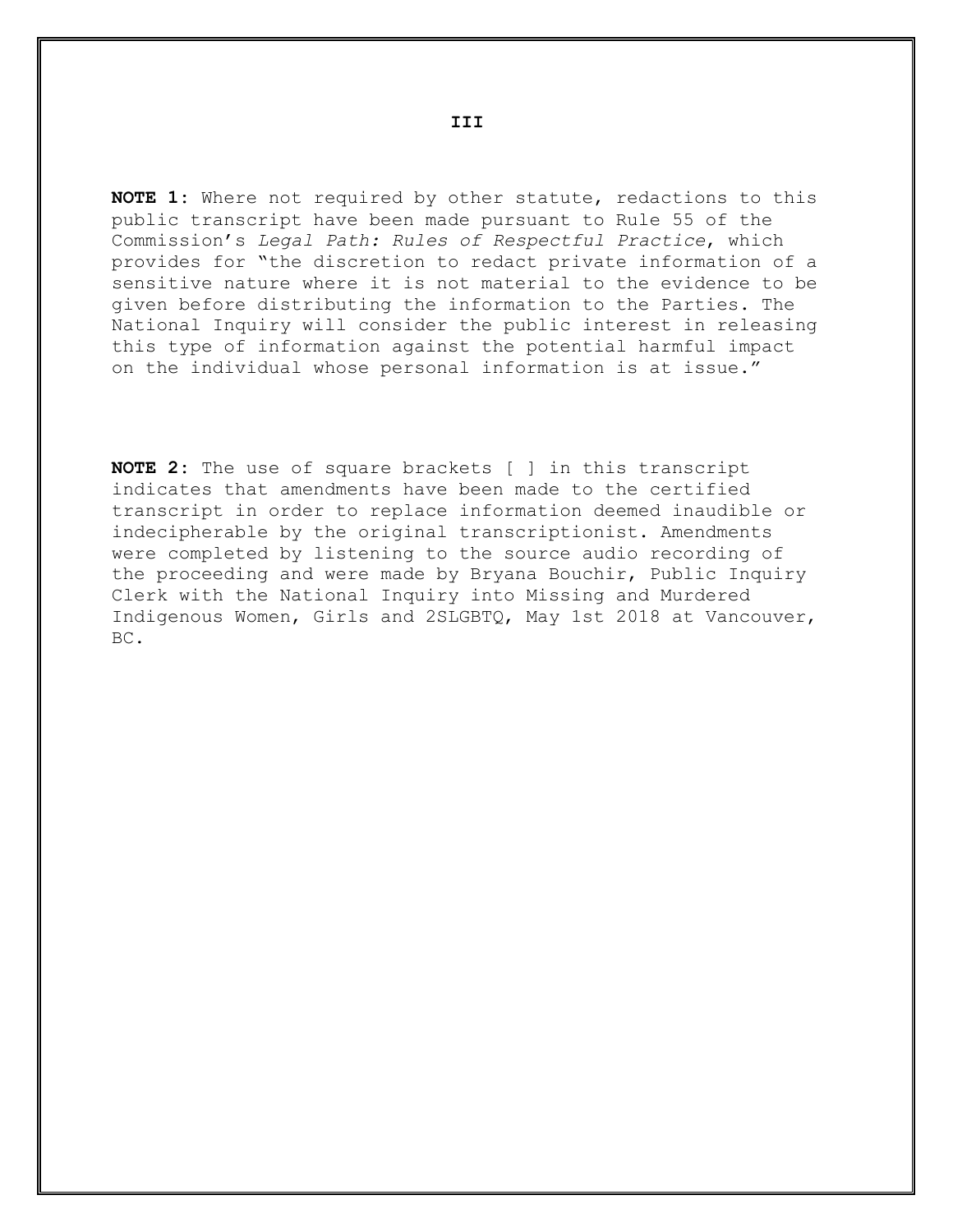1 Saskatoon, Saskatchewan --- Upon commencing on Wednesday, November 22, 2017 at 14:56 **MS. DARIA BOYARCHUK:** Hello. My name is Daria Boyarchuk, and I am the statement gatherer for the National Inquiry into Missing and Murdered Indigenous Women and Girls. Today, I'm honoured to welcome here in Saskatoon, Saskatchewan, on November 22nd, 2017 at 2:56 p.m., Sylvia Grier. Her -- she's here to share with us her story of her aunt, Flora Muskego, who was murdered on December 9th, 1960. And, Flora is also going to be supported here by our health support representative. **MS. PEGGY ALLEN:** Peggy Allen (ph). **MS. DARIA BOYARCHUK:** Thank you. Sylvia, I would like to begin by asking you a question. What would you -- what would you like the Commission to know about Flora, about her life? **MS. SYLVIA GRIER:** I'm here to basically 18 talk to whoever -- to the Commission about my aunt, you know. It's over 50 years later, and I want her story -- I'm speaking for her. I'm sure she -- you know, because nobody really knows whatever happened to my aunt, you know? She left a son who has never, ever known his mother. He was just a baby. She's got grandchildren that, you know, that talk about how they had a grandmother that was murdered.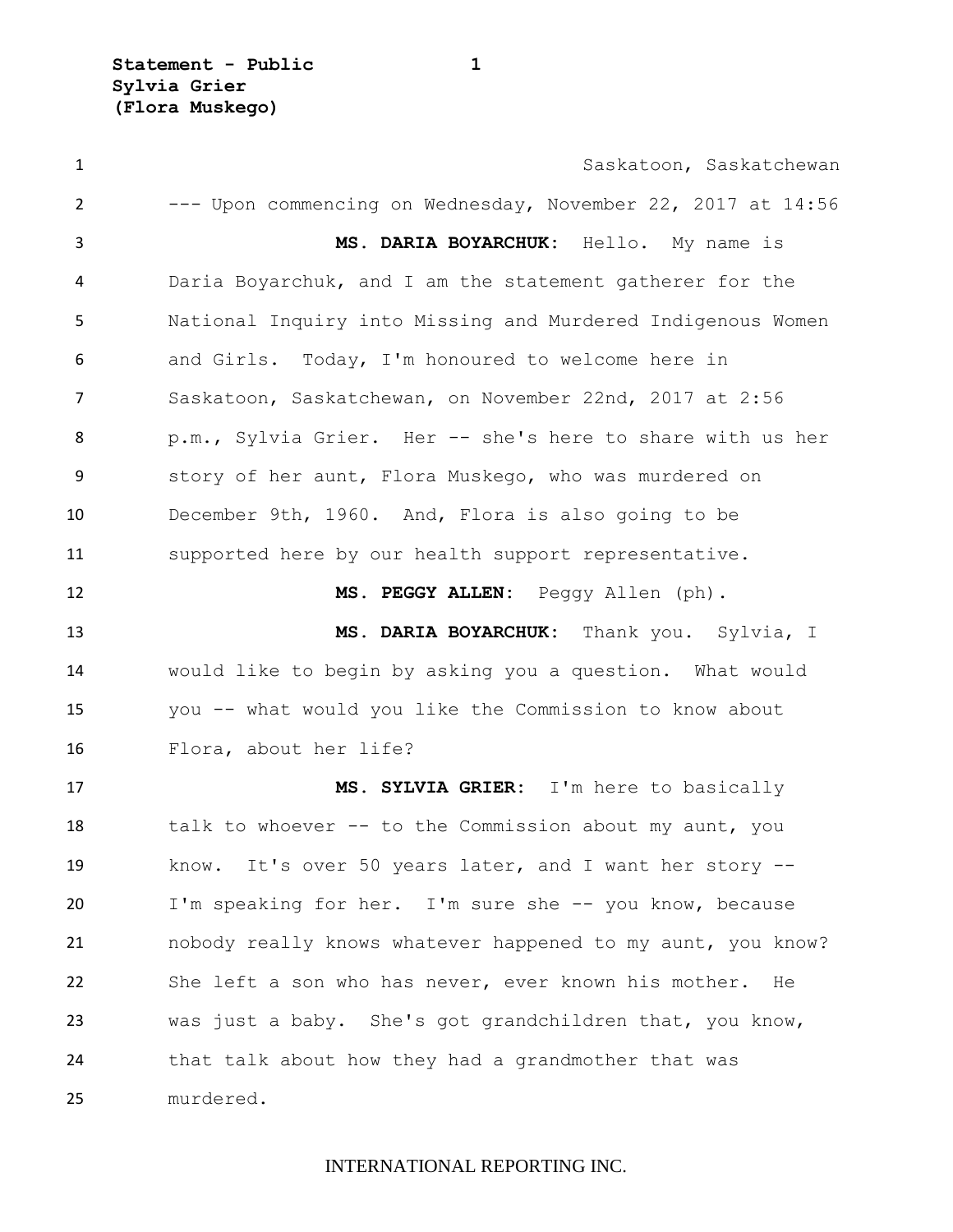**Statement - Public 2 Sylvia Grier (Flora Muskego)**

| $\mathbf{1}$   | But, nobody -- you know, people in our                      |
|----------------|-------------------------------------------------------------|
| $\overline{2}$ | community of Norway House in Northern Manitoba remember the |
| 3              | name. But, it's not -- but I think she's -- I definitely    |
| 4              | believe that she needs a spot in this Commission -- in this |
| 5              | gathering of all this tragic, sad, you know, events that    |
| 6              | have happened to families. And, I really, truly believe     |
| 7              | that she has to be part of it.                              |
| 8              | Now, I haven't really given it a whole -- it                |
| 9              | came to us by surprise, actually.                           |
| 10             | MS. DARIA BOYARCHUK: Mm-hmm.                                |
| 11             | MS. SYLVIA GRIER: I was just young. I was                   |
| 12             | only eight years old when my aunt passed. She was young     |
| 13             | 22, very pretty, you know, full of life woman. And, when    |
| 14             | she passed away, it was like a hush and really like -- she  |
| 15             | had frozen; she died in the cold. That's what I heard all   |
| 16             | these years, knew, because my grandmother didn't, you know, |
| 17             | my grandmother didn't really speak much of her.             |
| 18             | And, that is a $-$ that was a thing in the                  |
| 19             | community. Like, when somebody dies, it was very hush,      |
| 20             | hush. Like, they would -- their spirits moved on, you       |
| 21             | know, like. And, it wasn't until just over a year ago when  |
| 22             | I got a call. My sister called, and she said, you know      |
| 23             | this Inquiry, this Missing and Murdered Inquiry is coming   |
| 24             | up, all these Commissions. And, we got a call, she said,    |
| 25             | from a reporter in Winnipeg.                                |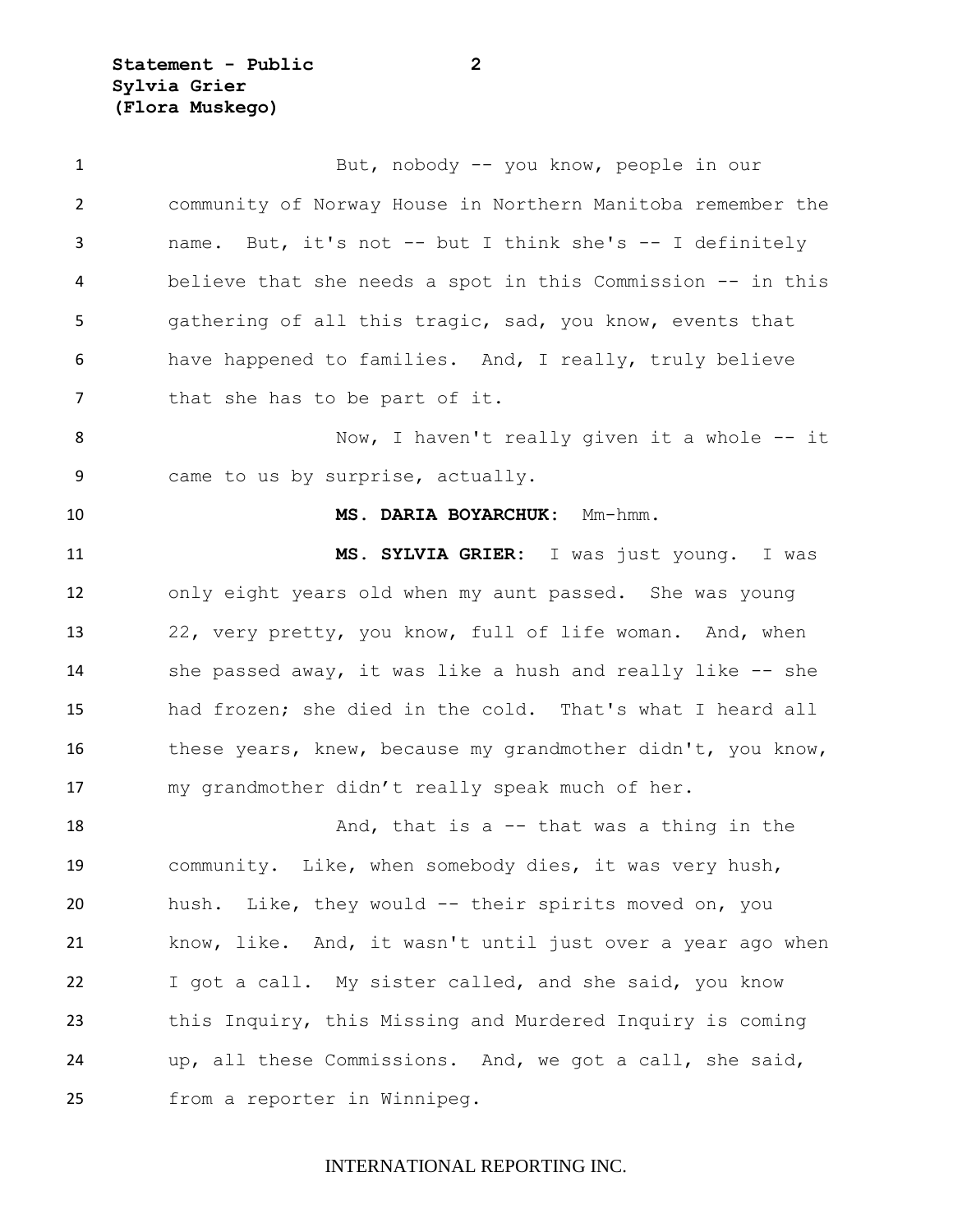**Statement - Public 3 Sylvia Grier (Flora Muskego)**

 **MS. DARIA BOYARCHUK:** Mm-hmm. So, this is your sister? **MS. SYLVIA GRIER:** Yeah, my sister had gotten this call. **MS. DARIA BOYARCHUK:** Mm-hmm. **MS. SYLVIA GRIER:** And, I said, "Well, what 7 are they looking for?" And, she said, "Well, they're looking for information about Flora Muskego, our aunt." And, she said, "I didn't know her," because you know she was just -- she was just months old when this happened. And, she said, "Well, the only one in our family that knew her is my sister, Sylvia. So, call her." 13 And, lo and behold, a couple months later -- I kind of forgot about it, you know? And, I thought, well, this is kind of weird, you know? Why would they be looking for information on Flora now? **MS. DARIA BOYARCHUK:** Mm-hmm. **MS. SYLVIA GRIER:** But, anyway, she did call me. And, for the first time in over 50 years, she's one of the first Aboriginal women in Manitoba listed as having been murdered. She was one -- they were profiling these women in Manitoba that had gone missing, and were murdered and stuff, and she was one of the first recorded women. 24 And, you know, I was so shocked. I was so shocked at that, because I never ever considered her having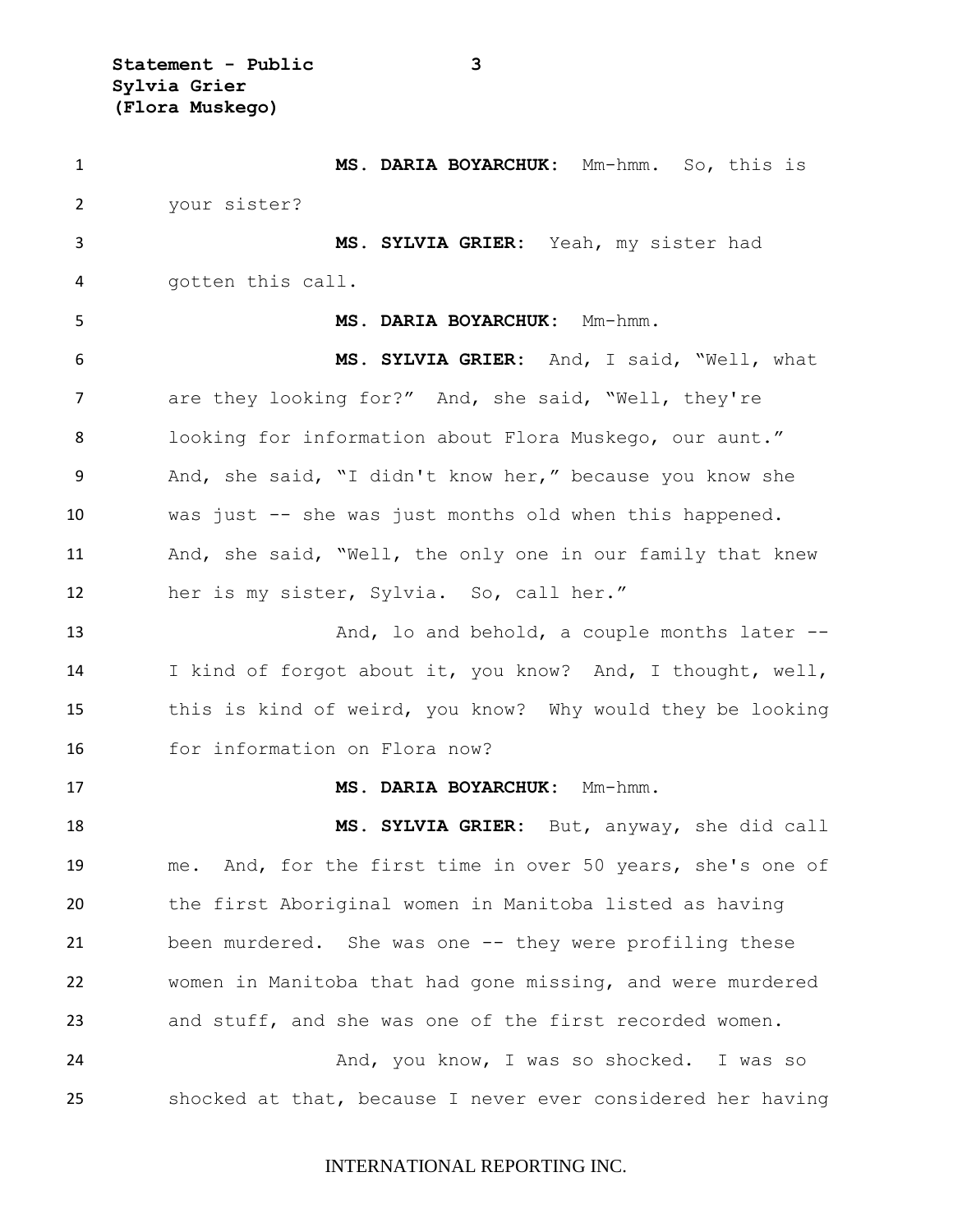been murdered.

| $\overline{2}$ | MS. DARIA BOYARCHUK: Mm-hmm.                               |
|----------------|------------------------------------------------------------|
| 3              | MS. SYLVIA GRIER: I considered -- I thought                |
| 4              | that she had frozen, that she had died in the snow, you    |
| 5              | know? Now, you know, because I was so young, and nobody    |
| 6              | talked about it, nobody ever really questioned that, you   |
| 7              | know? It was -- it was a very emotional moment, you know?  |
| 8              | Like, oh my God, you know, like.                           |
| 9              | So, I explained to her how I never knew that               |
| 10             | she was in this category of murdered Aboriginal women.     |
| 11             | And, that took on a whole new context, you know? I started |
| 12             | talking to people. I started trying to find out, had she   |
| 13             | been? And then, of course, CBC was also doing some         |
| 14             | investigation. So, you know, they asked me if I knew       |
| 15             | anything about the investigations and stuff like that.     |
| 16             | But, I didn't.                                             |
| 17             | MS. DARIA BOYARCHUK: So, please correct me                 |
| 18             | if I'm wrong. You did not know that your aunt was murdered |
| 19             | until last year?                                           |
| 20             | MS. SYLVIA GRIER: Until last year, nobody,                 |
| 21             | like in my family.                                         |
| 22             | MS. DARIA BOYARCHUK: But, the sister,                      |
| 23             | though, the younger one who got a phone call, did she know |
| 24             | about this?                                                |
| 25             | MS. SYLVIA GRIER: Well, she was kind of --                 |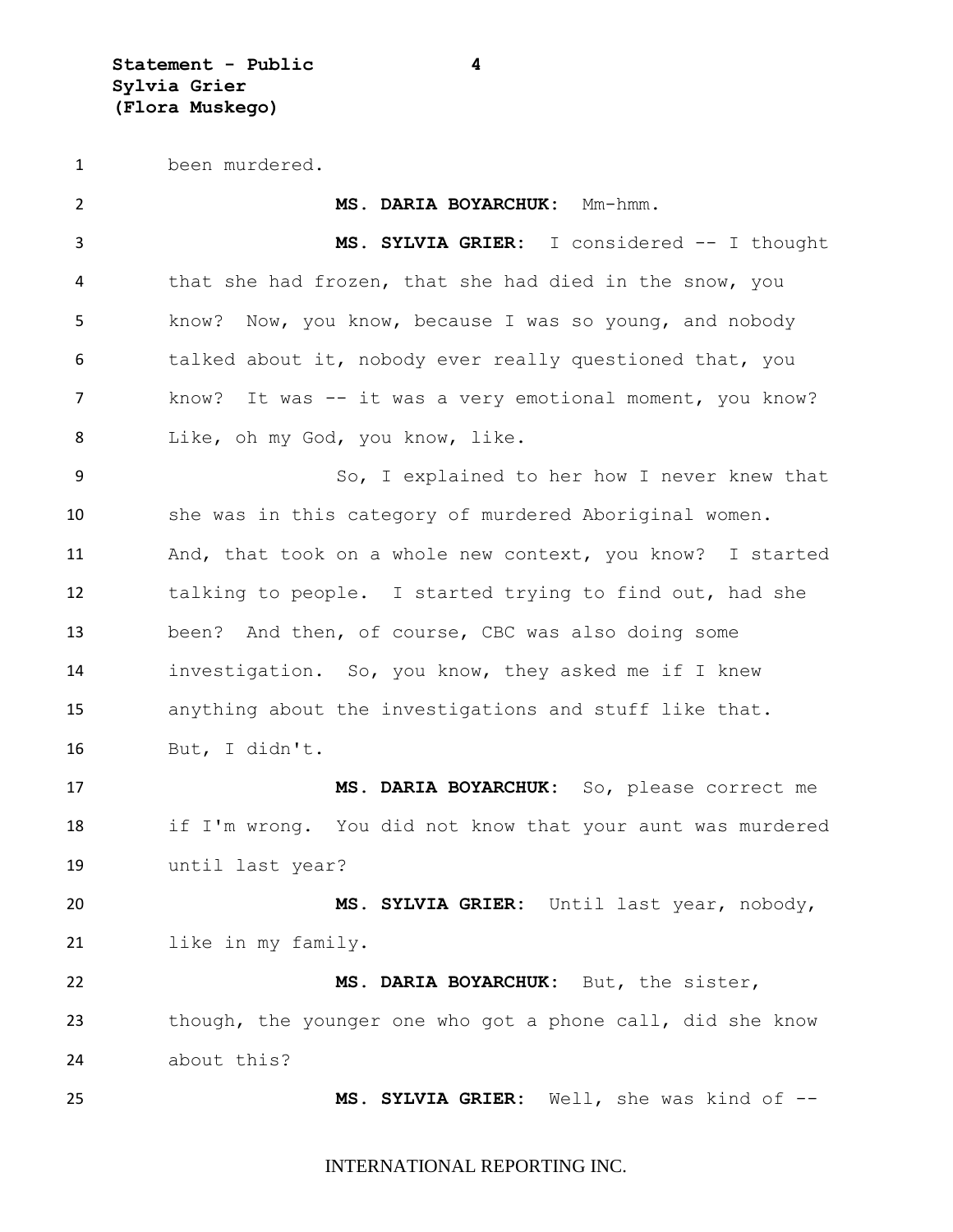## **Statement - Public 5 Sylvia Grier (Flora Muskego)**

| $\mathbf{1}$ | like all of -- we were all shocked. My mother -- my mother |
|--------------|------------------------------------------------------------|
| 2            | was, you know, we couldn't even talk to her, [personal     |
| 3            | information]. She wasn't even herself anymore. And, she    |
| 4            | was the only sibling that was -- that could have offered   |
| 5            | some answers, you know? And then, you know, they started   |
| 6            | talking to some people in the community. And, well, this   |
| 7            | was not -- and I had heard, you know? Like, I grew up      |
| 8            | knowing that there was more to her death than -- but, we   |
| 9            | accepted that because that's what my grandmother had       |
| 10           | accepted. Had -- you know wanted us to know that, you      |
| 11           | know? I know that if she wanted us to know more, I know    |
| 12           | that there would have been more, you know? But, I can't    |
| 13           | imagine what it was like for her to know this all these    |
| 14           | years. And, it was very traditional -- not so much         |
| 15           | traditional, but we distrusted the RCMP.                   |
| 16           | MS. DARIA BOYARCHUK: Mm-hmm.                               |
| 17           | MS. SYLVIA GRIER: Everybody distrusted the                 |
| 18           | -- any kind of authority ---                               |
| 19           | MS. DARIA BOYARCHUK: Mm-hmm.                               |
| 20           | MS. SYLVIA GRIER: --- in our home                          |
| 21           | community. There was very, very little trust. And, years   |
| 22           | ago -- I mean, years ago, I guess they didn't even         |
| 23           | investigate. And, that was another thing that I found out  |
| 24           | from CBC was that -- I said, "Well, we always had a police |
| 25           | station in Norway House. We had a massive police station   |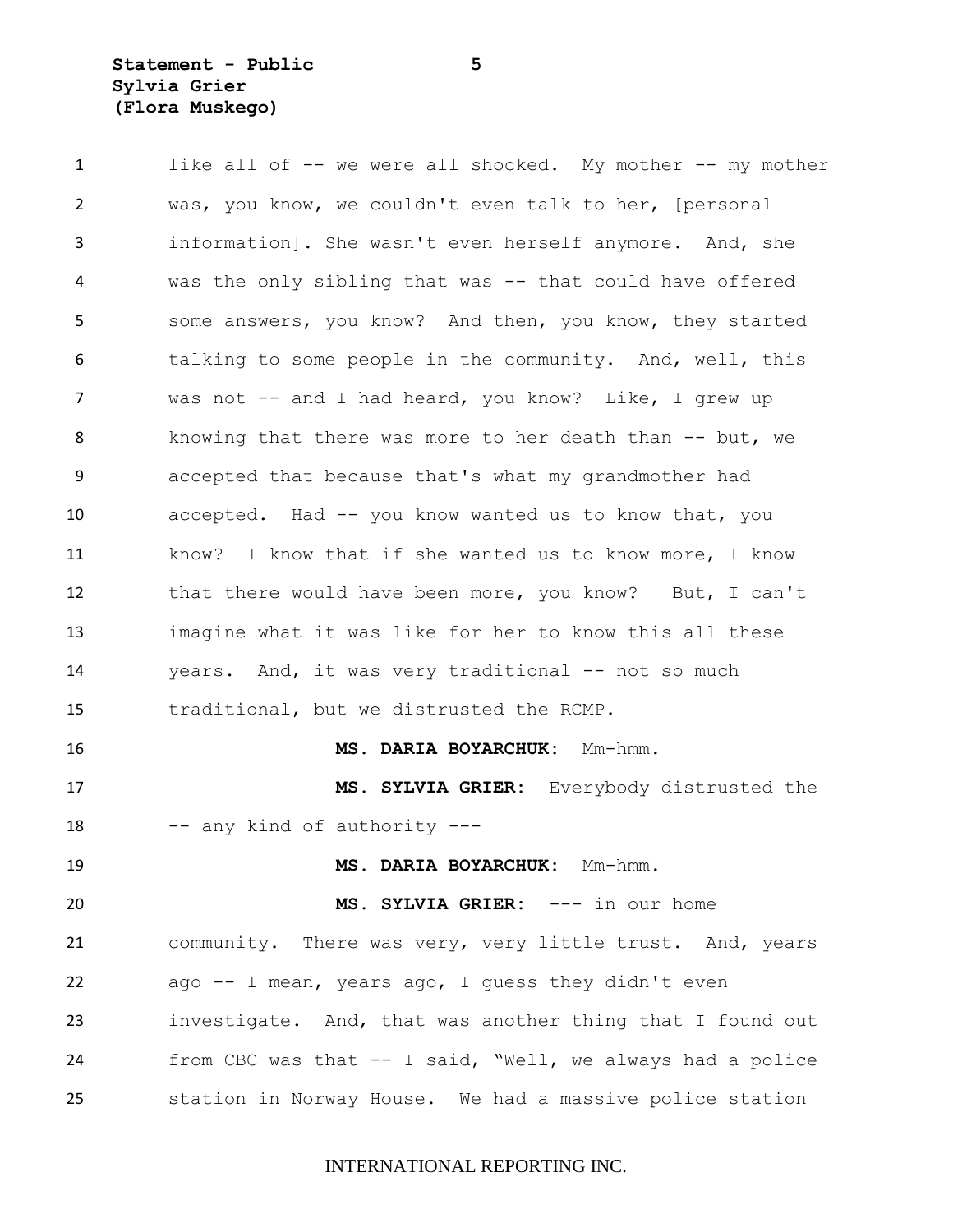in Norway House." So, there's got to be something there, you know?

 So, I directed her to the -- to that. There's got to be some record. And, we always had a hospital in Norway House. There's got to be some records in the hospital. And, I thought, you know, being CBC, it should be much -- it would be much easier for her to get 8 those records and ---

#### **MS. DARIA BOYARCHUK:** Mm-hmm.

 **MS. SYLVIA GRIER:** --- you know? And, denied. And, sure enough, you know, she -- but there was no investigation. There was a doctor that had pronounced her dead after being brought into the hospital. We know that she had already died, of course. She was already -- she had been -- her body had been found; pronounced her dead.

17 I found out just over a year ago that she was actually three months pregnant when she died. So, that -- those were really big. Not only had she not gone; now she's -- she was also -- and she had -- now, she had a baby. She had been pregnant. And, I never really knew about that either.

 So, it was very, you know, like, all that information was just really, really shocking for all of us, really. And then with the RCMP too, they did contact the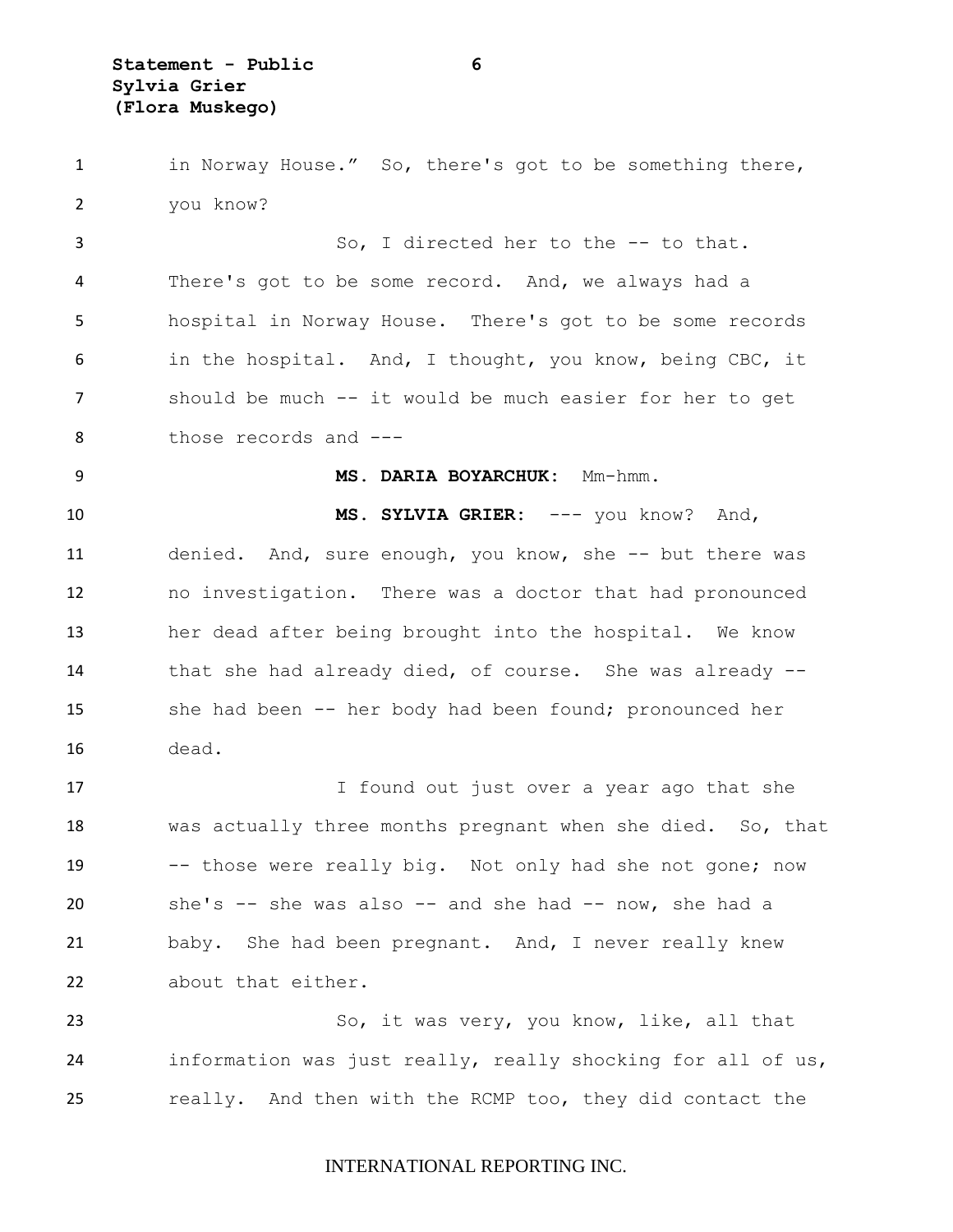**Statement - Public 7 Sylvia Grier (Flora Muskego)**

 RCMP and tried to get some of the records. And, there was no file on her about her death --- **MS. DARIA BOYARCHUK:** Mm-hmm. **MS. SYLVIA GRIER:** --- at the local detachment. There was -- not that she could find anywhere. And, the only record that they -- she looked back in the papers, in the Free Press it's called -- the provincial paper in Manitoba. It wasn't the Free Press. It was the Tribune, I guess. It was one of them. **MS. DARIA BOYARCHUK:** Mm-hmm. **MS. SYLVIA GRIER:** It was a provincial paper anyway. There was a little article stating, you know, that she had -- that Flora Muskego was found deceased, member of 14 the Norway House Cree Nation, on such and such a date. And, that was -- I guess it was about maybe a month after the -- after the actual death that this little notice --- **MS. DARIA BOYARCHUK:** Like an obituary? **MS. SYLVIA GRIER:** No. It wasn't an obituary. It was just -- it was almost like a news clipping, you know? **MS. DARIA BOYARCHUK:** Yes. **MS. SYLVIA GRIER:** Of a death -- of her death. **MS. DARIA BOYARCHUK:** Mm-hmm. **MS. SYLVIA GRIER:** But, you know, it -- but,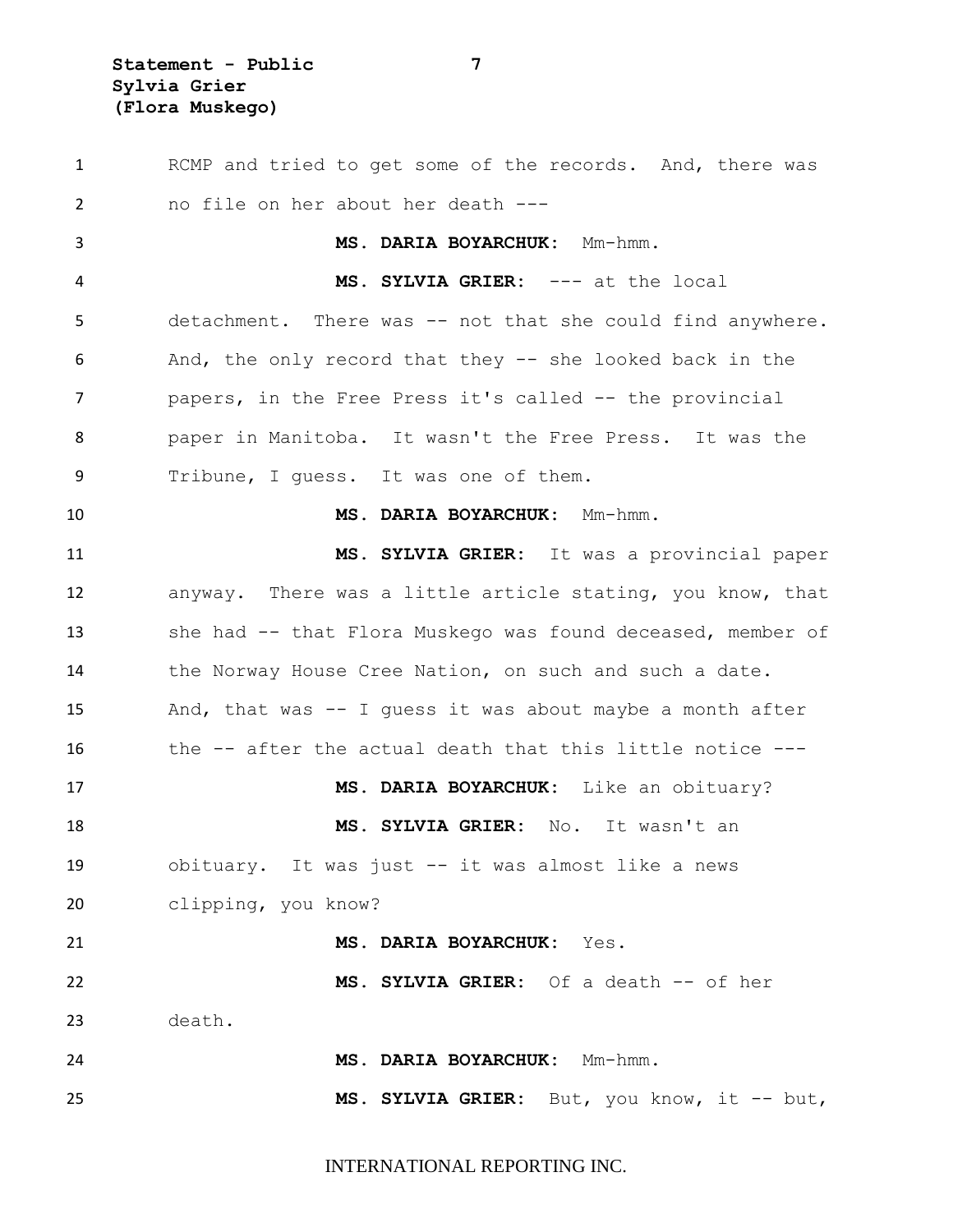**Statement - Public 8 Sylvia Grier (Flora Muskego)**

 I sort of understand. Like, I know with my -- with our families back then, it was -- it was not a customary thing to pursue such things, because there was so little -- there was so little contact, or little -- no respect whatsoever for the community in terms of policing back then, you know? **MS. DARIA BOYARCHUK:** Mm-hmm. **MS. SYLVIA GRIER:** I don't know how much it has changed nowadays. But, I mean, it's -- it was very -- so, I can understand my grandfather and my grandmother not pushing this. Or, maybe they did. We don't know, you know? **MS. DARIA BOYARCHUK:** Yes. **MS. SYLVIA GRIER:** Like, I was just a kid. I don't know how far they went to try and -- to try and invest how the body -- like, you know? Was she beaten, was she -- I've learned that there was a couple of women that 17 had been with her, and had left her, you know, with a group of people. And --- **MS. DARIA BOYARCHUK:** At the time of her...? **MS. SYLVIA GRIER:** At the time -- yeah, that evening that they were -- the evening that they were together, but that they had left her, you know? So, it's really -- it's such a mystery, like, you know? Did somebody, you know -- did somebody strangle her? Was there any marks on her? Like, there's just nothing there.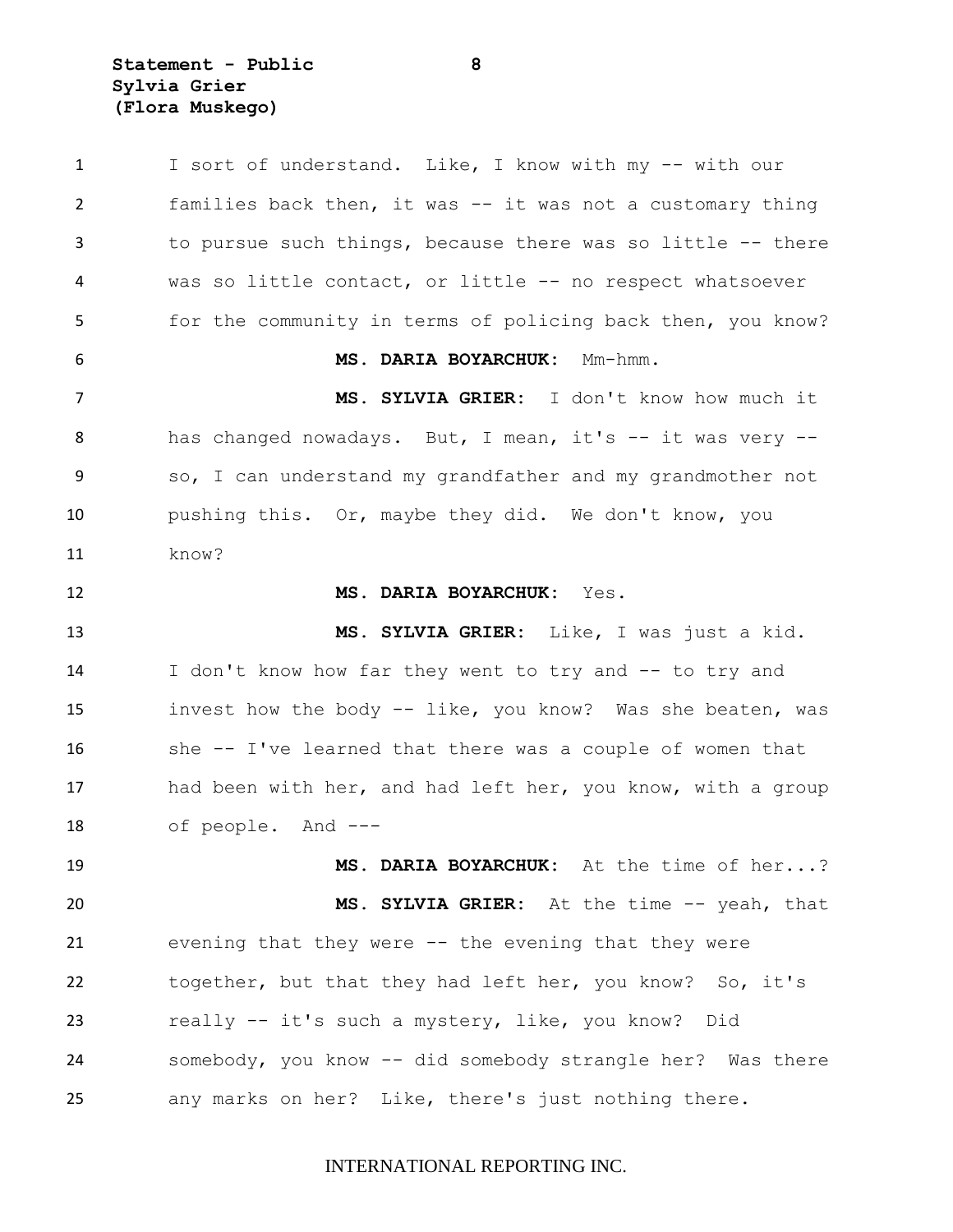**Statement - Public 9 Sylvia Grier (Flora Muskego)**

 **MS. DARIA BOYARCHUK:** So, even though they found out that your aunt got murdered --- **MS. SYLVIA GRIER:** Yeah. **MS. DARIA BOYARCHUK:** --- you found out about a year ago, you still to this day do not know how she died? **MS. SYLVIA GRIER:** We still to this --- **MS. DARIA BOYARCHUK:** Under what circumstance? **MS. SYLVIA GRIER:** --- day do not know how she physically died. **MS. DARIA BOYARCHUK:** Or, if there has been a suspect. If he has been --- **MS. SYLVIA GRIER:** Yeah. **MS. DARIA BOYARCHUK:** If there's justice? **MS. SYLVIA GRIER:** There was no -- nothing 17 that we know of that, you know, that -- of anybody that was even -- like no word. Like, even in the community. Like, the two women. Well, one of them has passed on. But, there's one like -- and still to this day, she, you know, she says she's told my sisters, "I wished I wouldn't have left -- I wish we wouldn't have left her there," you know? **MS. DARIA BOYARCHUK:** Mm-hmm. **MS. SYLVIA GRIER:** "I wish we would have waited for her," you know, or whatever.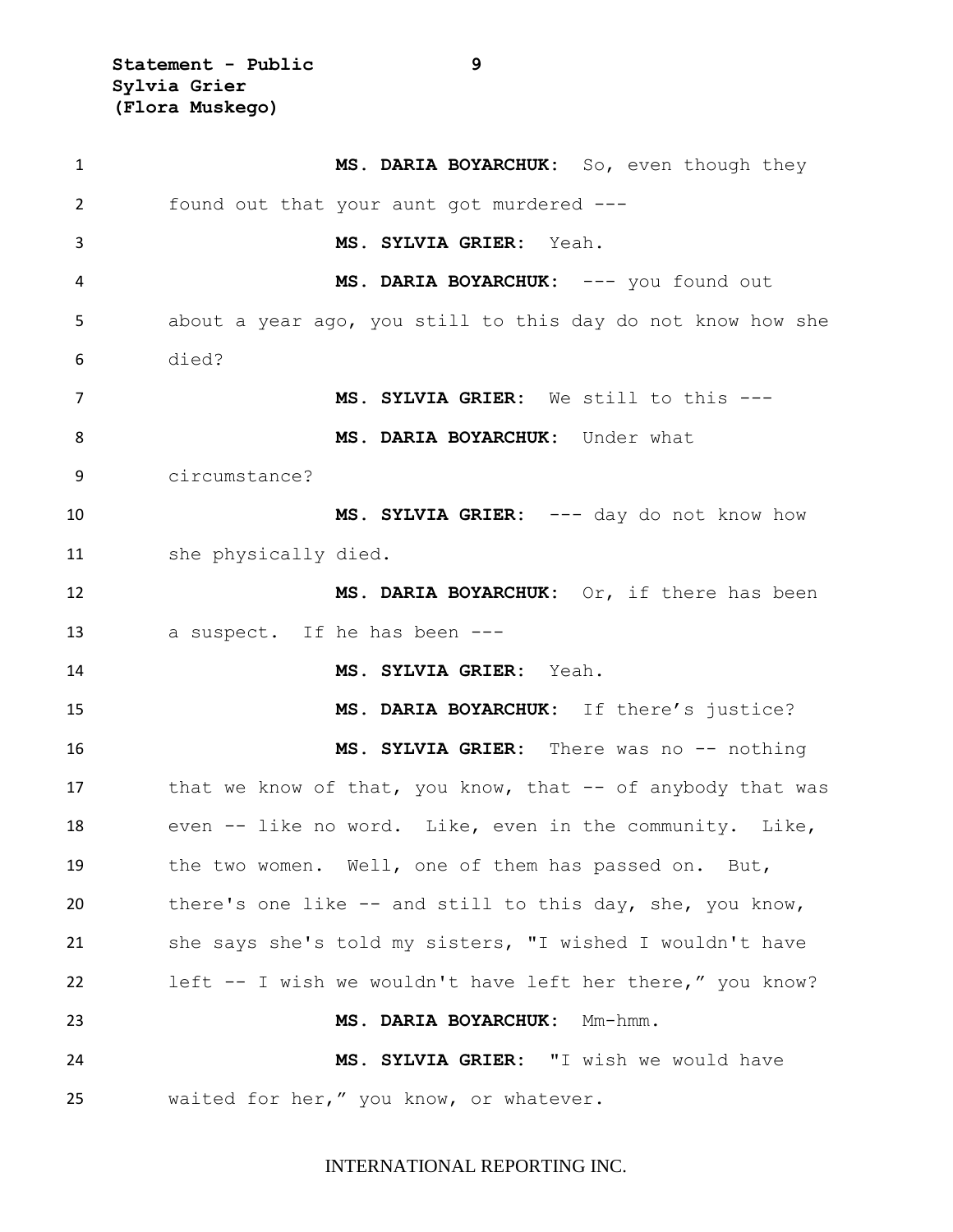**Statement - Public 10 Sylvia Grier (Flora Muskego)**

 **MS. DARIA BOYARCHUK:** Sylvia, these pieces of information that you're putting together into this one big puzzle, the newspaper clippings, the stories of these women who were with your aunt, where did you -- where did you find that? Did someone -- like, did someone contact you, and tell you this? Or, can you tell me more about this? **MS. SYLVIA GRIER:** Well, once I found out, you know, once we kind of recognized or understood the --- **MS. DARIA BOYARCHUK:** Right. **MS. SYLVIA GRIER:** --- this new reality that, you know, that she hadn't just passed away and, you know, just laid down in the snow. Maybe she was drunk. I don't know, you know? Had she been drinking, you know? Lots of people freeze to death wandering around in the cold, you know? Was this -- was this how she died? But, it's just not -- in Norway House, there's such an underground of, you know, like, of people that, you know, had suspected, you know, things. And, but, you know, like, it's -- all of it is hearsay like, you know? And, most of them are passed on. Getting back to Flora though, she had left the community of Norway House. **MS. DARIA BOYARCHUK:** Mm-hmm. **MS. SYLVIA GRIER:** I'm not exactly sure when she left. She would have been in residential school. She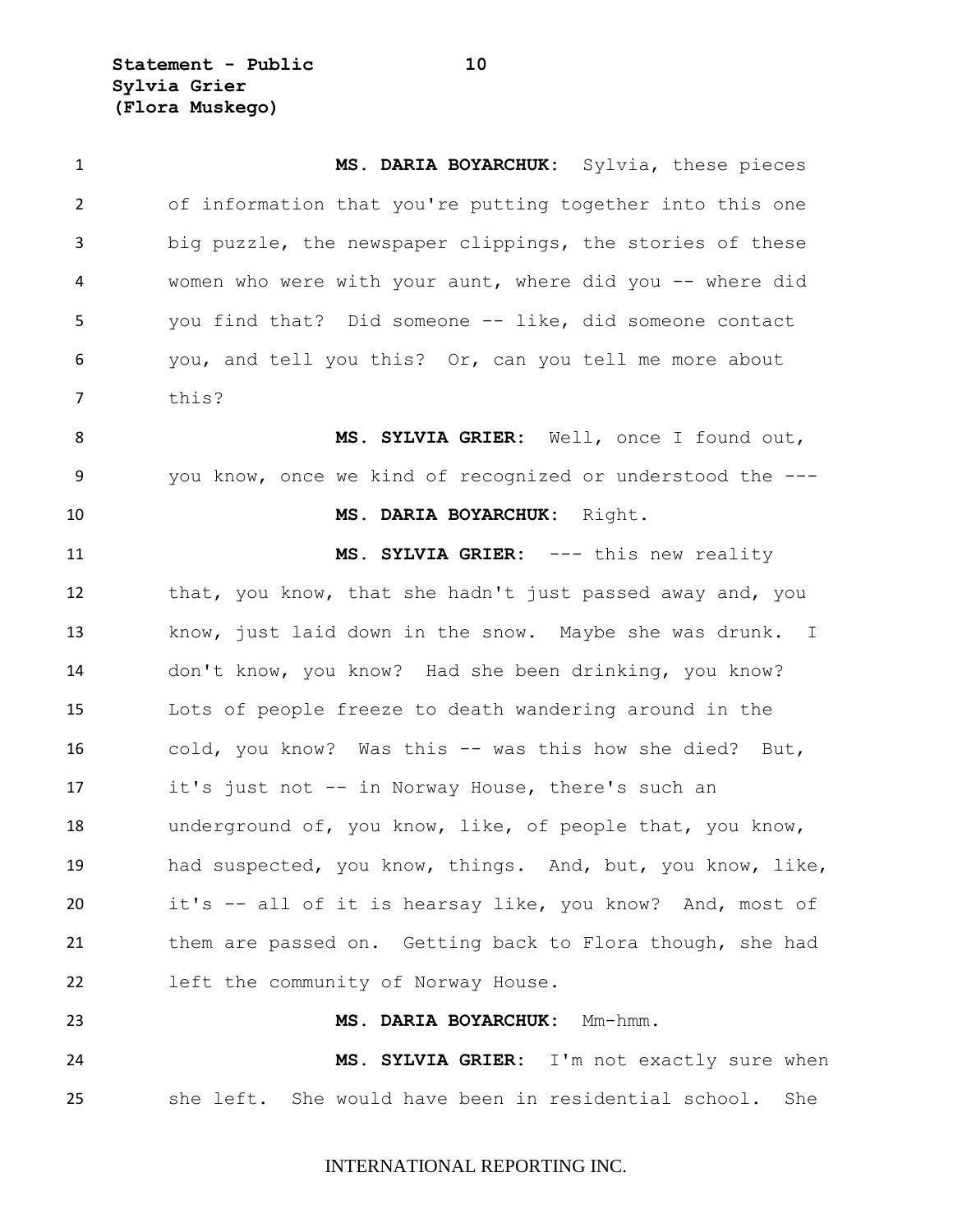**Statement - Public 11 Sylvia Grier (Flora Muskego)**

 would have probably gotten out when she was 16, you know, because most of the kids got out of Res, you know, when they were 16. And then she had travelled to Winnipeg. She worked in Winnipeg. She worked in a hospital. I've heard in both the Health Sciences Centre, which is, you know, and 6 the St. Boniface, possibly also, in those two hospitals as 7 a cleaning lady, you know. I have --- **MS. DAYA BORACHUK:** She was a nurse, you said? **MS. SYLVIA GRIER:** No. No. She wasn't a nurse. **MS. DAYA BORACHUK:** She wasn't a nurse? **MS. SYLVIA GRIER:** She wasn't a nurse. She was a, you know, like a cleaning -- they clean the rooms --- **MS. DARIA BOYARCHUK:** Mm-hmm. Mm-hmm. **MS. SYLVIA GRIER:** And, stuff like that, you know? I have -- the picture that I have of hers --- **MS. DARIA BOYARCHUK:** Would you mind showing us that? **MS. SYLVIA GRIER:** Oh, I wish I would have brought the full. But, she's standing with her uniform, you know? Like, they all have the same uniform, her and her friend. But, anyway, this doesn't really do her a whole bunch of justice, but she's -- it's a very small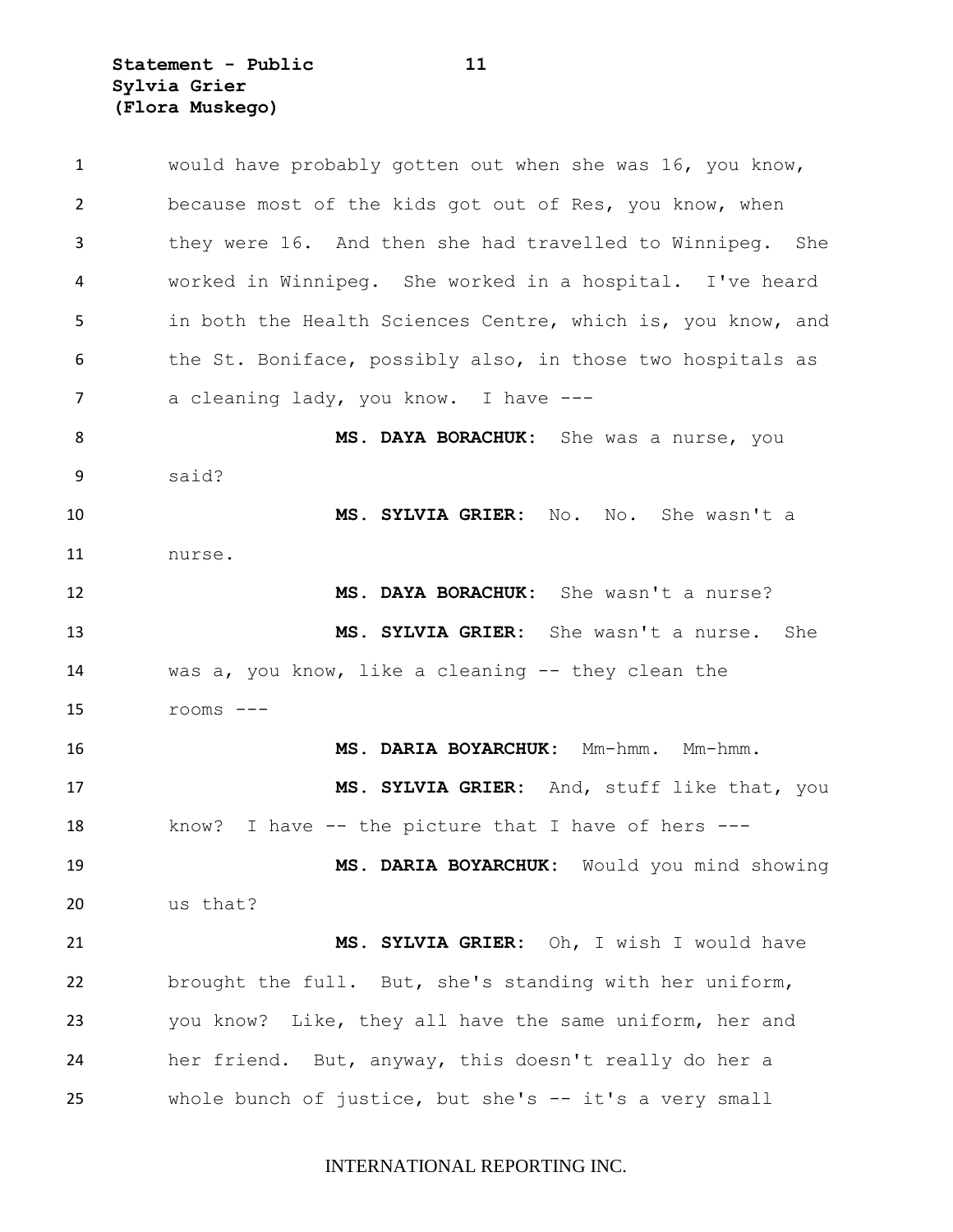**Statement - Public 12 Sylvia Grier (Flora Muskego)**

 picture for one thing. **MS. DARIA BOYARCHUK:** Thank you. **MS. SYLVIA GRIER:** I'll just show you. And, that's just part of the story, that was in the profile, 5 that CBC sent me -- or that they put out. **MS. DARIA BOYARCHUK:** Okay. **MS. SYLVIA GRIER:** But, anyway, she got pregnant, and she couldn't work. Like, it was very hard for her to work, you know. **MS. DARIA BOYARCHUK:** Mm-hmm. **MS. SYLVIA GRIER:** And, I imagine that -- you know, she decided to come home with her baby. Now, he had been born in June of 1959. He still lives in Norway House. Her one and only son. **MS. DARIA BOYARCHUK:** How old was he at the  $\qquad$   $\qquad$   $\qquad$   $\qquad$   $\qquad$   $\qquad$   $\qquad$   $\qquad$   $\qquad$   $\qquad$   $\qquad$   $\qquad$   $\qquad$   $\qquad$   $\qquad$   $\qquad$   $\qquad$   $\qquad$   $\qquad$   $\qquad$   $\qquad$   $\qquad$   $\qquad$   $\qquad$   $\qquad$   $\qquad$   $\qquad$   $\qquad$   $\qquad$   $\qquad$   $\qquad$   $\qquad$   $\qquad$   $\qquad$   $\qquad$   $\qquad$  **MS. SYLVIA GRIER:** He was just over a year old. **MS. DARIA BOYARCHUK:** Mm-hmm. **MS. SYLVIA GRIER:** A year and a half, pretty much. Yeah. June to December. So, anyway, I remember this woman. Like I say, I was only -- you know I would have only been seven years old. But, I have such an amazing memory of this woman, you know, making her way across the river -- we lived right by the river in Norway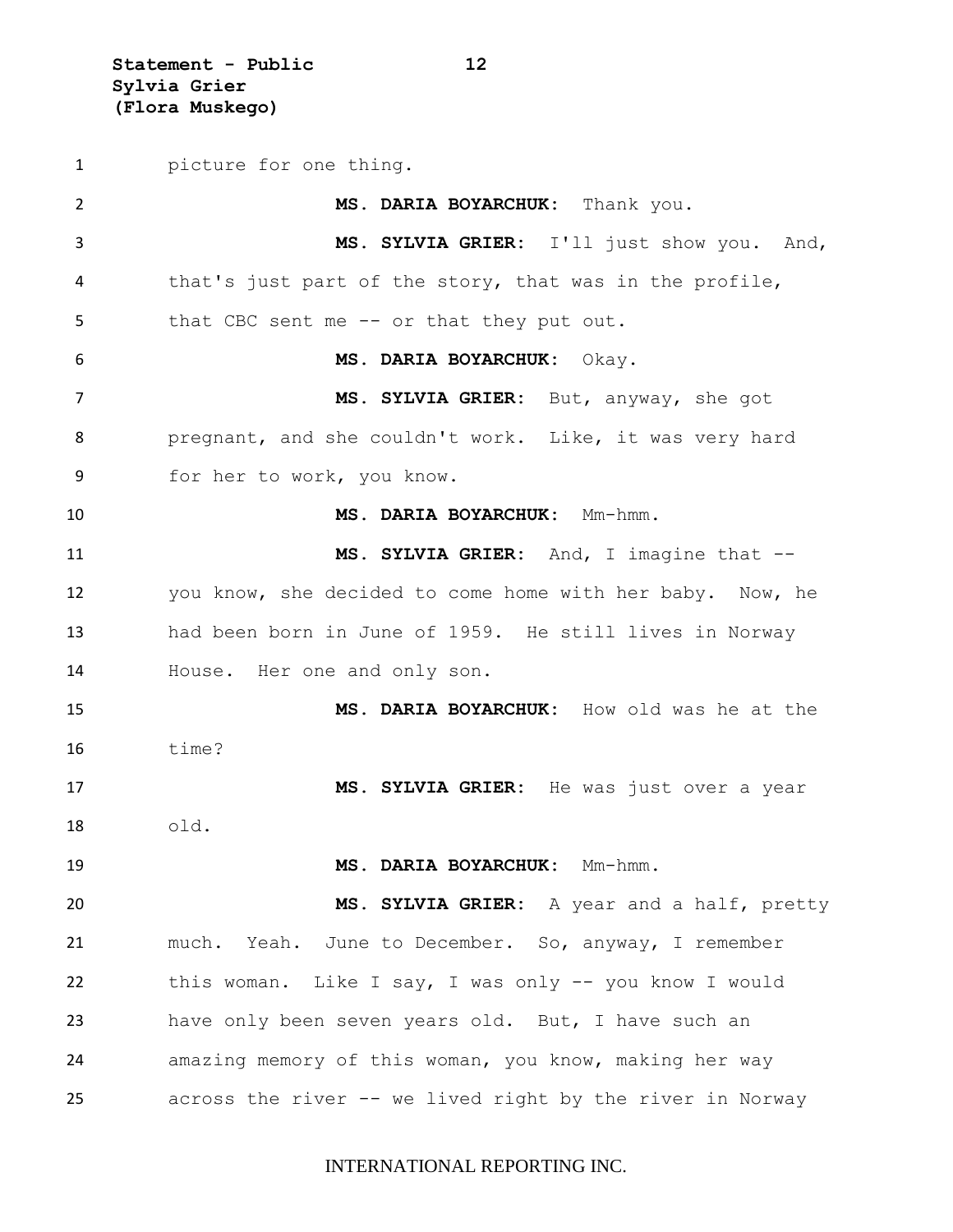**Statement - Public 13 Sylvia Grier (Flora Muskego)**

 House. And, she had this bundle, you know, walking across the lake, you know? It was all frozen and stuff. And, you know, bringing her -- you know, she was coming home to stay. She, you know, she needed family. Yeah. So, it was wonderful having her. Of course, you know, being a little girl, she was this beautiful big, big sister. And, she showed me things that, you know, little girls are, you know. She had beautiful clothes, and she had makeup, you know, and she would do me up and stuff like that. It was so, you know. And, she was 11 -- she was just -- actually, she was very much more like a 12 -- much more like a big sister to me in that year. And, I remember it so vividly, you know? And, I only knew her for such a short time. We were walking to the -- going to the, you know. She'd take me to the -- we had a little picture 16 show hall, you know, where they had movies and stuff. Anyway, but then all this trauma. She lived 18 a whole year. And then --- **MS. DARIA BOYARCHUK:** So, did she live alone with her baby? **MS. SYLVIA GRIER:** No, no, no. She lived with my -- with us, actually, because -- oh, this is such a complicated -- my mother and father had their own house. My grandmother and my grandfather, you know, we had our own house. My oldest brother and myself were pretty much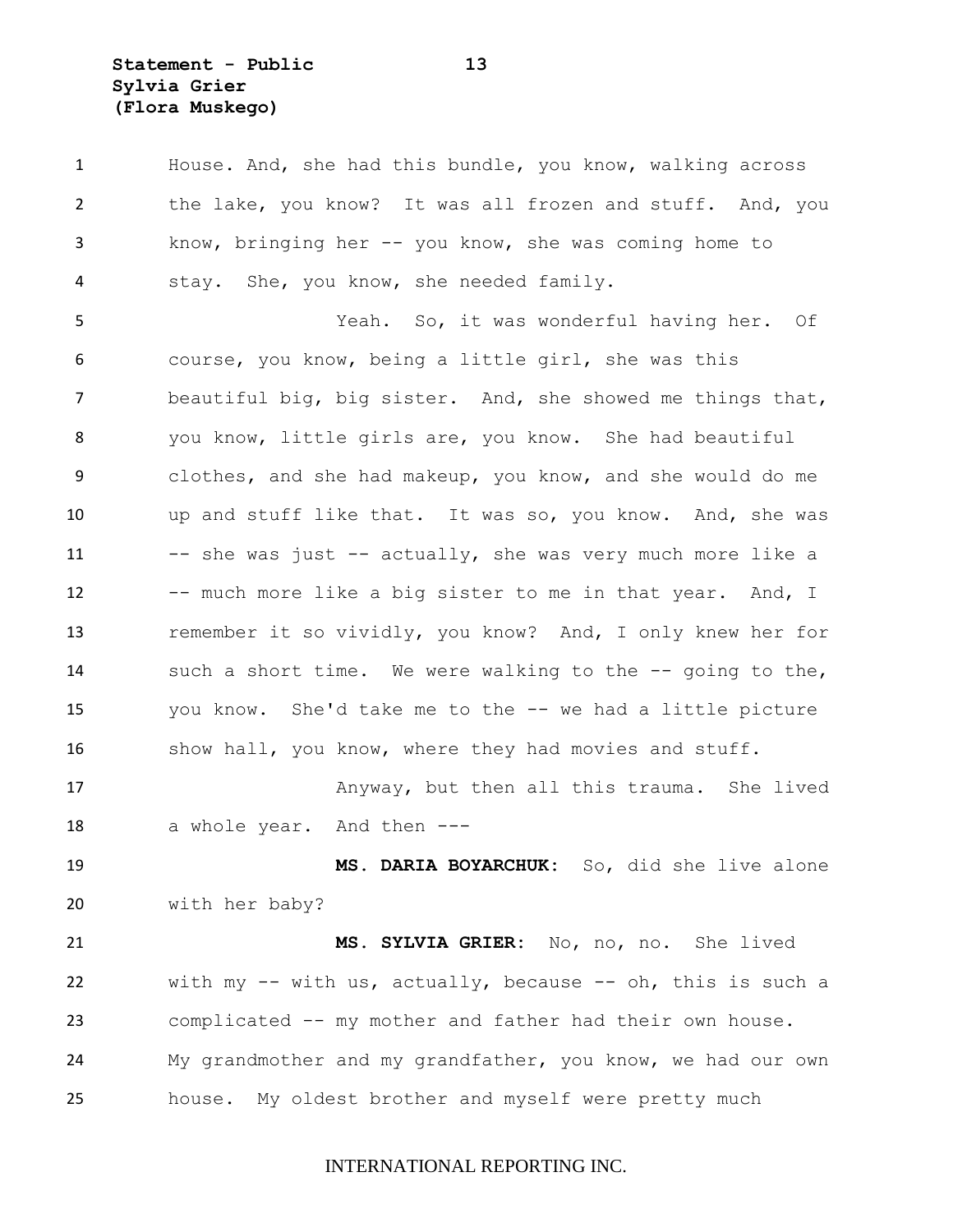**Statement - Public 14 Sylvia Grier (Flora Muskego)**

1 migrated over to my grandmother's. And, my -- it was actually our grandmother that raised my older brother and I. **MS. DARIA BOYARCHUK:** Mm-hmm. **MS. SYLVIA GRIER:** So, when Flora came, you know, like that's where she was. But then, of course, my mother, you know. So, it was all family. And, she had another sister that, you know, that lived in Norway House, you know. All these brothers. She had two brothers, two of my uncles. So, there was lots of family around, but she 11 lived with my grandmother, with us. And, when she was gone, of course, my grandmother assumed responsibility for the baby, so. **MS. DARIA BOYARCHUK:** [Custody of the child] (Indiscernible). **MS. SYLVIA GRIER:** Yeah. So, you know, she 17 raised my nephew, [Nephew 1]. **MS. DARIA BOYARCHUK:** Mm-hmm. **MS. SYLVIA GRIER:** And, until I left -- I left to go to residential school when I was, you know, just 21 around 13 turning 14 anyway. So, I -- when I left, you know, he was eight, seven -- he would have been about six years old by then, you know, six, seven years old when I left. But then, you know, it's so -- it's so hard to -- to believe that, you know, the story of her freezing to death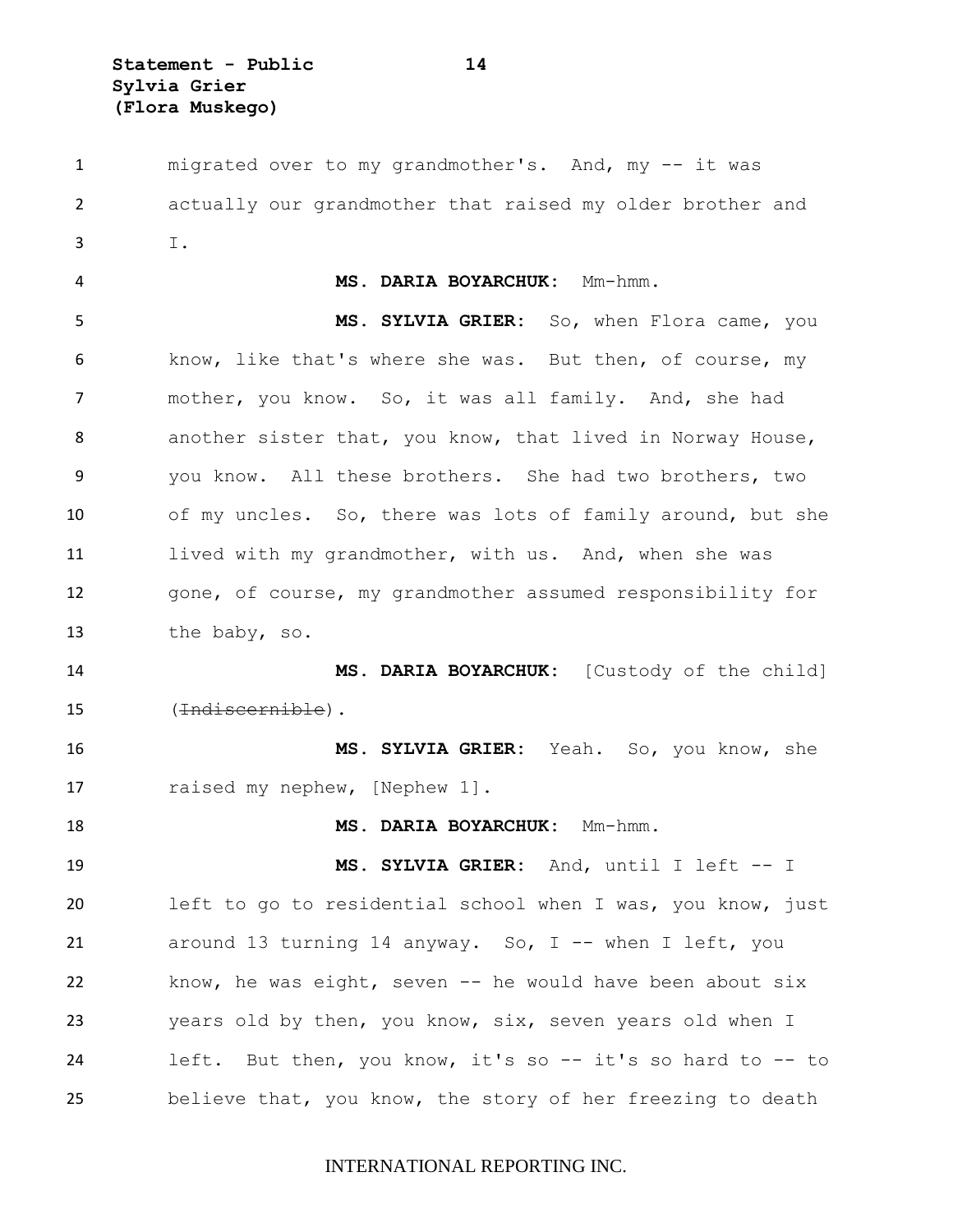**Statement - Public 15 Sylvia Grier (Flora Muskego)**

 not be, you know? It's so much more easier to contend with, you know, that she did something. 3 But, the murder part of it has really, really shook -- but it seems like so many people have -- a lot of people in the community had accepted the fact that something had happened to her, but nothing was ever done about it. We had two tragedies that same year. My father passed away. Again, you know, it was June of 1960. **MS. DARIA BOYARCHUK:** Mm-hmm. **MS. SYLVIA GRIER:** So, he passed away in 11 1960. And then a few months later, Flora was gone. And, I know, and I talked extensively with my mom about my dad, my father. **MS. DARIA BOYARCHUK:** Mm-hmm. **MS. SYLVIA GRIER:** Because he was -- it was an accidental death which was never, ever investigated either. And, you know, they're always -- again, there was very little -- there was very little respect for the law, like, you know? It was -- the police was, you know, you didn't run to the police for anything back then. 21 So, you can see, like, the trauma that all -22 - you know? And, you can almost accept that, yes, that's how these people -- you can imagine how the police were always involved and, you know? Picking us up to make sure that we were sent away, you know? Like, you know, like the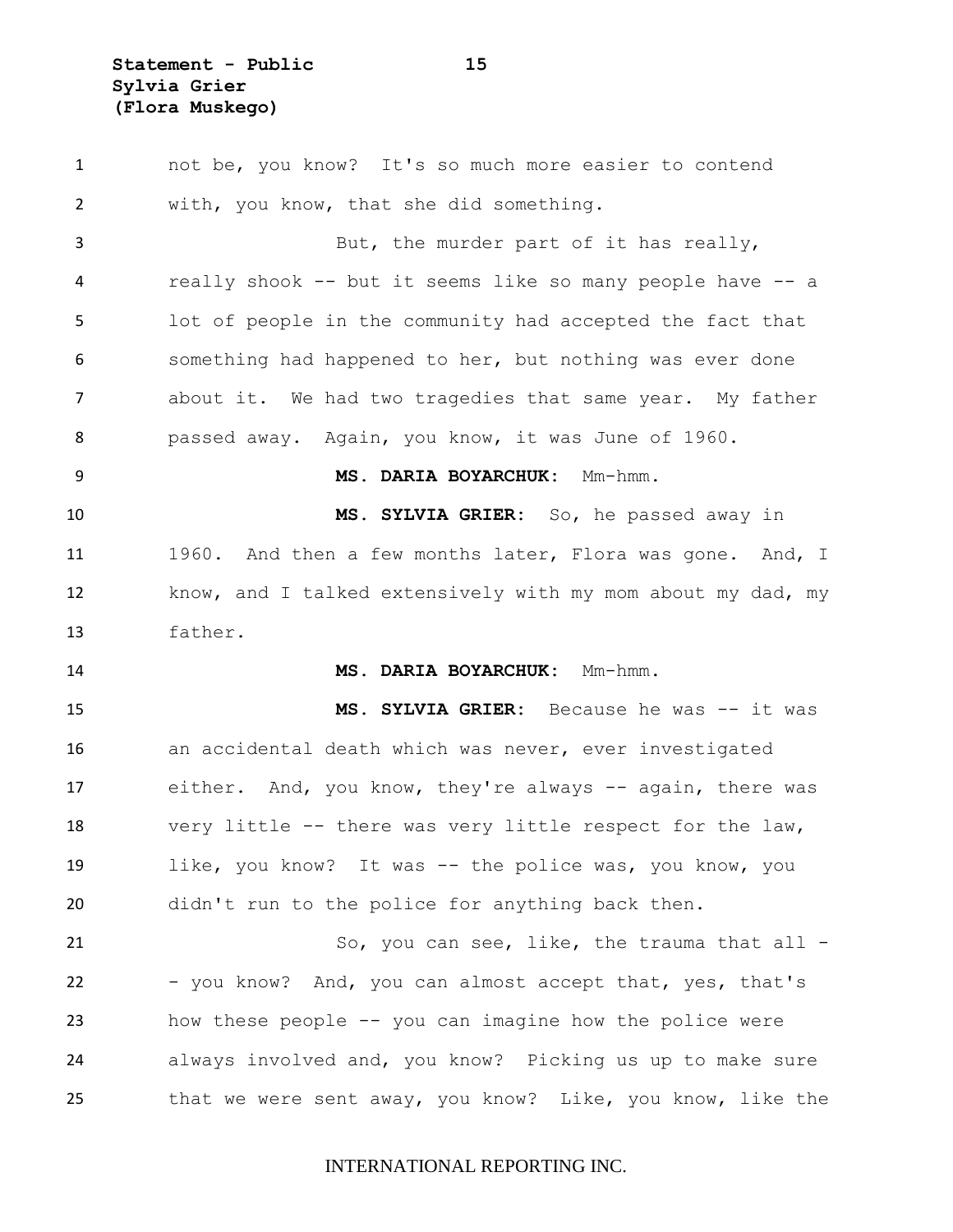**Statement - Public 16 Sylvia Grier (Flora Muskego)**

 police came if you wouldn't -- if you weren't going to allow your children to go to residential school, you know? The police were always -- you could never make trouble because -- but making trouble would be trying to -- let's say trying to see your child in residential school, like. So, there's very, very little respect, you know, either way.

8 So, I don't know if all that is all part of it, you know? Did they not want -- did they not want to investigate? Why did they not investigate? That's the question, like, you know? Like, it's really -- like, it boggles my mind why.

 **MS. DARIA BOYARCHUK:** Is there something you would like the Commission to help you with, to help you investigate and solve the unresolved murder of your aunt?

 **MS. SYLVIA GRIER:** Well, I think in some ways, yes, absolutely. It would be wonderful to, you know? Like, to have somebody look at it a little deeper, or -- you know? Like, is there something else that could be done, you know? Is there something else that could be looked at, you know? Her death caused quite a -- quite a -- how would I call that? Lots of anxiety in the community, her death.

 **MS. DARIA BOYARCHUK:** Mm-hmm. **MS. SYLVIA GRIER:** There was a massive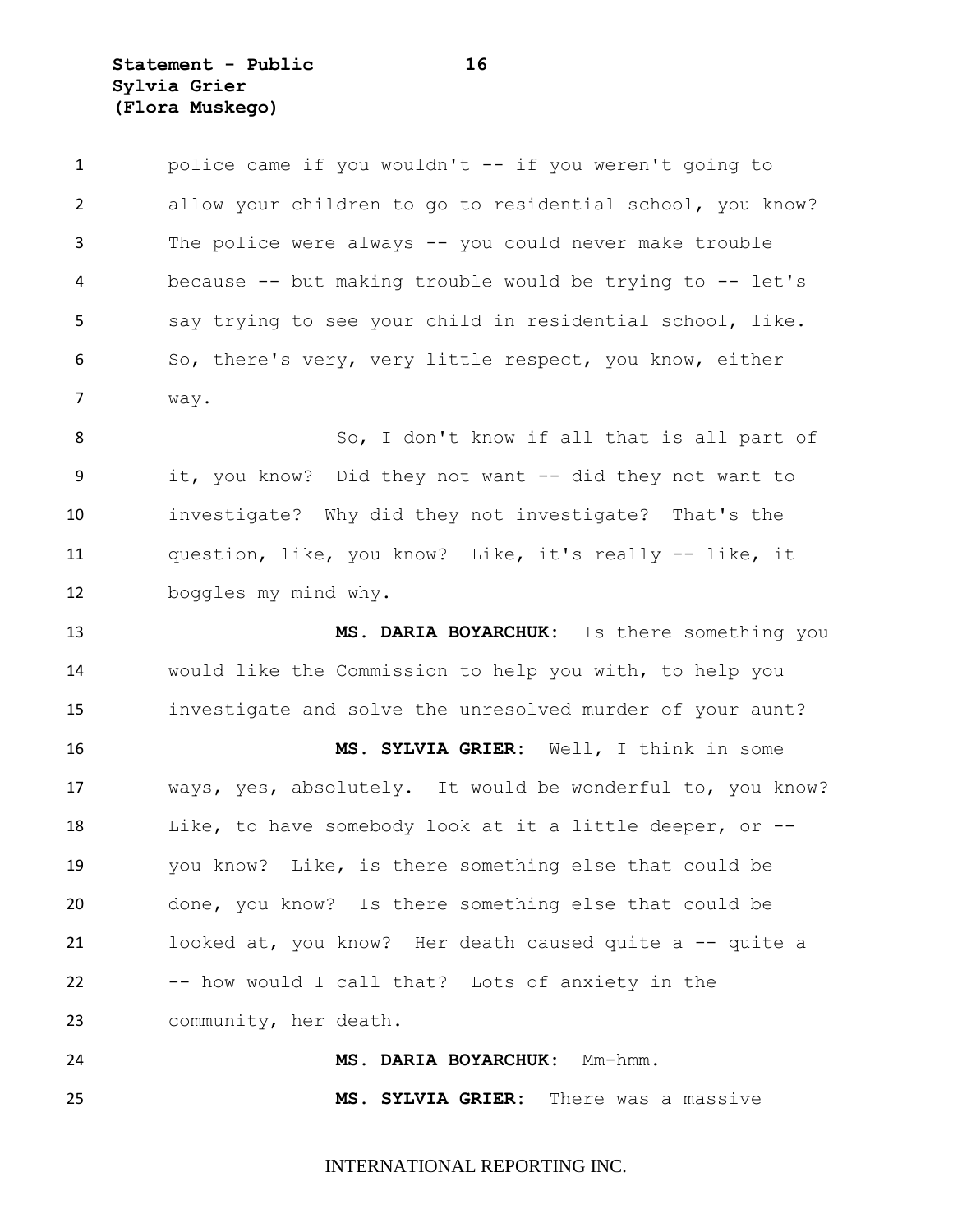**Statement - Public 17 Sylvia Grier (Flora Muskego)**

1 gathering to put a stop to the vendor sales. We had a -- there was a local pub in Norway House. **MS. DARIA BOYARCHUK:** Mm-hmm. **MS. SYLVIA GRIER:** Like, in the Métis community, the off-reserve community and, of course, we're all one community pretty much, just little lines drawn 7 between -- between the community. And, they had a vendor where you could actually go get your booze. And, most of the areas -- like, a lot of people would just go and drink in the bushes. So, there was a lot of drinking going on, you know, in the community. And, lots of, you know. And, 13 the reserve was, you know, like it was receiving the brunt end of all this, you know, drunkenness, and you know? But, when she died, they made a concerted effort to put a stop to the liquor coming out of the -- out of that vendor. And, they did for a short period of time. Now, I don't know if that was -- I don't know if that was the only thing they could do, you know? I know that the whole community was very affected by it. And, that -- and actually made it happen. But, as far as -- as far as, you know, was there somebody else, you know? I don't know. And, nobody else seems to know. The people that might have known, why didn't they -- you know, when they pronounced her dead, you know, did they look at the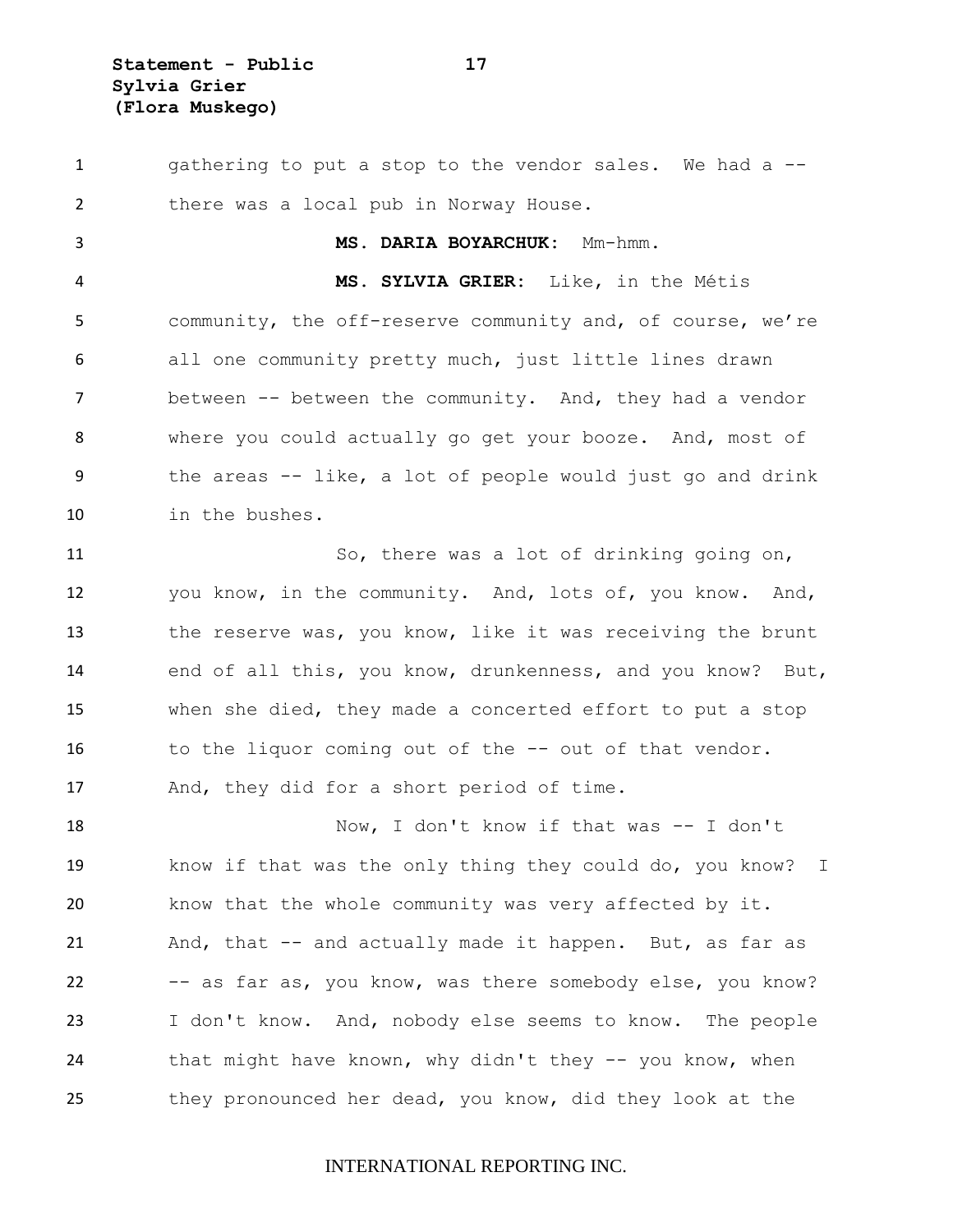**Statement - Public 18 Sylvia Grier (Flora Muskego)**

 body to see if there was anything wrong? **MS. DARIA BOYARCHUK:** Mm-hmm. **MS. SYLVIA GRIER:** Like, but there's nothing. Like, they couldn't find any information. **MS. DARIA BOYARCHUK:** You were eight years old at that time. **MS. SYLVIA GRIER:** Yeah. **MS. DARIA BOYARCHUK:** Do you remember that day at all, or do you remember how --- **MS. SYLVIA GRIER:** Oh, I remember the confusion -- I mean, the whole, like, everybody being so crazy sad. **MS. DARIA BOYARCHUK:** (Indiscernible). **MS. SYLVIA GRIER:** Plus the wakes, and oh, my God. **MS. DARIA BOYARCHUK:** Mm-hmm. **MS. SYLVIA GRIER:** It was like, you know? Like, in those days, like, they were massive gatherings. 19 And, everything happened at the house, and -- you know? The whole community. And so, I do remember. Like, my father's had just happened too a month before this. **MS. DARIA BOYARCHUK:** So, one of the adults told you -- told you that Flora had frozen too in the snow, right? **MS. SYLVIA GRIER:** Yeah.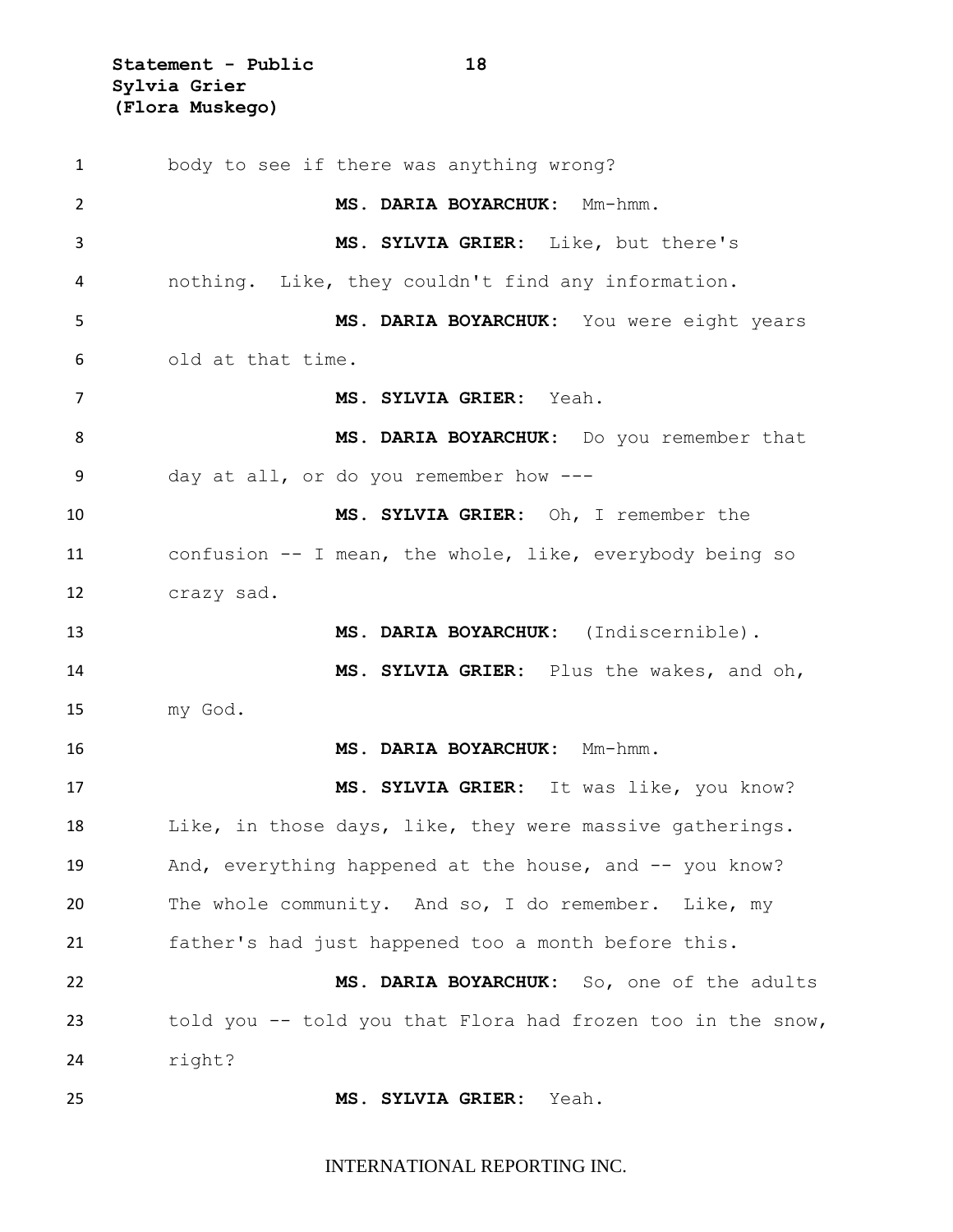**Statement - Public 19 Sylvia Grier (Flora Muskego)**

 **MS. DARIA BOYARCHUK:** And, [little kids will 2 believe that] (indiscernible)? **MS. SYLVIA GRIER:** No. Well, we -- yeah, like, it was almost -- it was almost like -- and I, I guess, you know, from my -- I'm just happy that she -- her baby. Like, I think she -- he was -- he was the glue in our family, like, you know? Somebody was left behind, you know? There was a piece of her that still... **MS. DARIA BOYARCHUK:** How is [Nephew 1] doing today? **MS. SYLVIA GRIER:** [Nephew 1] is not a – [Nephew 1] is married, and you know, he's -- he has four daughters. [*13 lines redacted – Rule 55*]. **MS. DARIA BOYARCHUK:** (Indiscernible) and kids. **MS. SYLVIA GRIER:** Yeah. He's loving, he's got the grandchildren come and go there. [*Three lines redacted – Rule 55*]. He kind of called my mom, Mom, all these years too, you know? Because, you know, everybody else called her Mom, so, you know? And, it wasn't until late, late, late, like he realized that -- that he had a different mother. **MS. DARIA BOYARCHUK:** Oh. **MS. SYLVIA GRIER:** Yeah. He didn't even realize that that was not his mother, you know, his real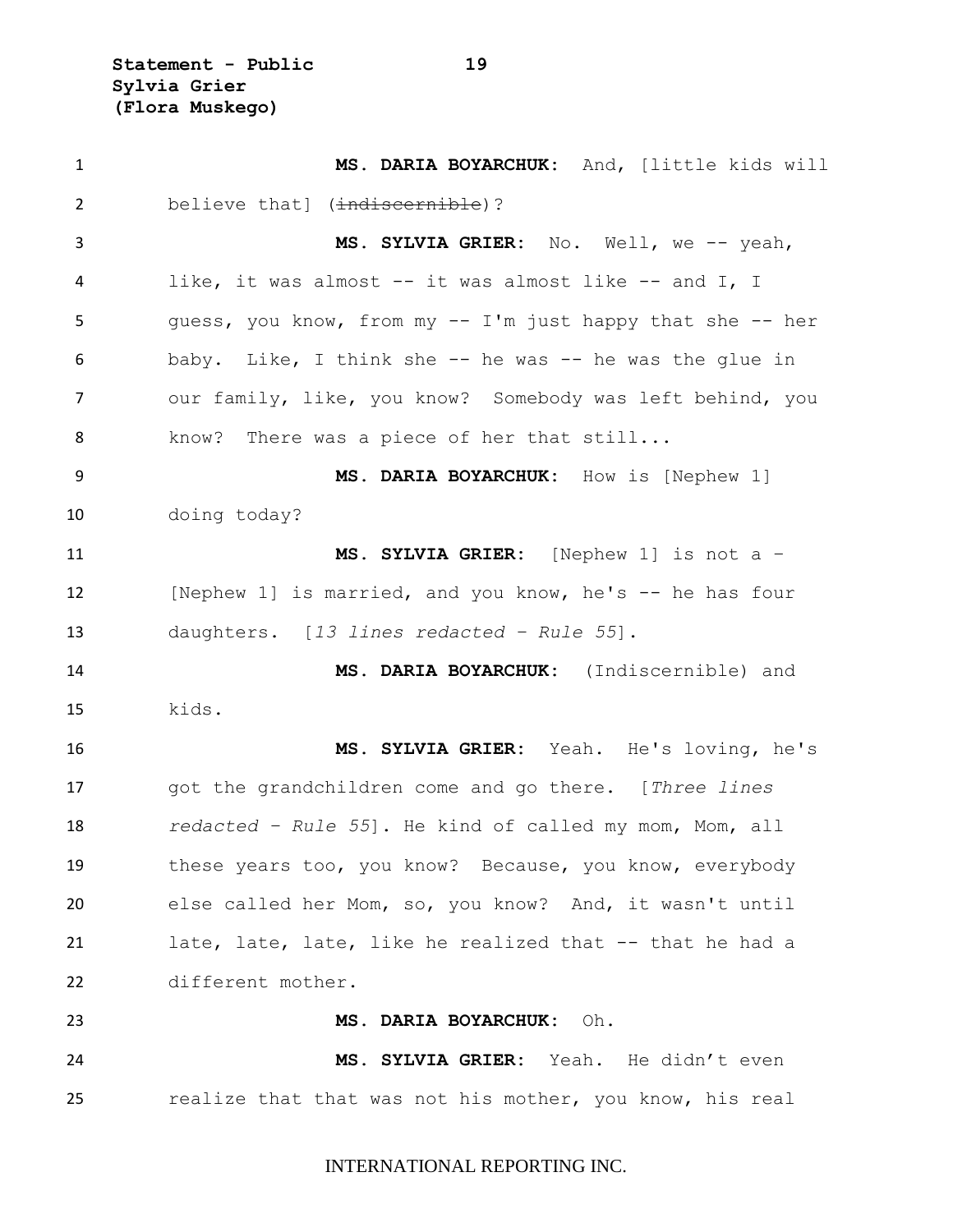**Statement - Public 20 Sylvia Grier (Flora Muskego)**

 mother, until he got old enough. And, I think -- and I think that that's probably how it was done within the family, you know? [*One line redacted – Rule 55*]. 4 But, yeah, lots of -- I think for my -- I don't know how my grandmother survived all that grief. My mother, you know? And, it's quite amazing to, you know, like, to think that she -- that she did (indiscernible). Was it my next door neighbour? Like, I don't know. Like, we don't know. Was she walking somewhere, and did somebody -- you know? Like, somebody ran into her, you know? 11 Because we have lots of scooters, lots of, you know. I mean we didn't have cars back then but, you know. **MS. DARIA BOYARCHUK:** To think about the suspect who might have been involved in Flora's death  $15 \t\t\t\t is \t---$  **MS. SYLVIA GRIER:** Yeah. **MS. DARIA BOYARCHUK:** --- you know walking on the streets today. **MS. SYLVIA GRIER:** Yeah. **MS. DARIA BOYARCHUK:** And, he's -- like you said, a next-door neighbour. **MS. SYLVIA GRIER:** Yeah. Like, we just don't know, you know? And, so many people commit suicide. **MS. DARIA BOYARCHUK:** Have you ever received 25 any phone calls, or any kind of -- has there been contact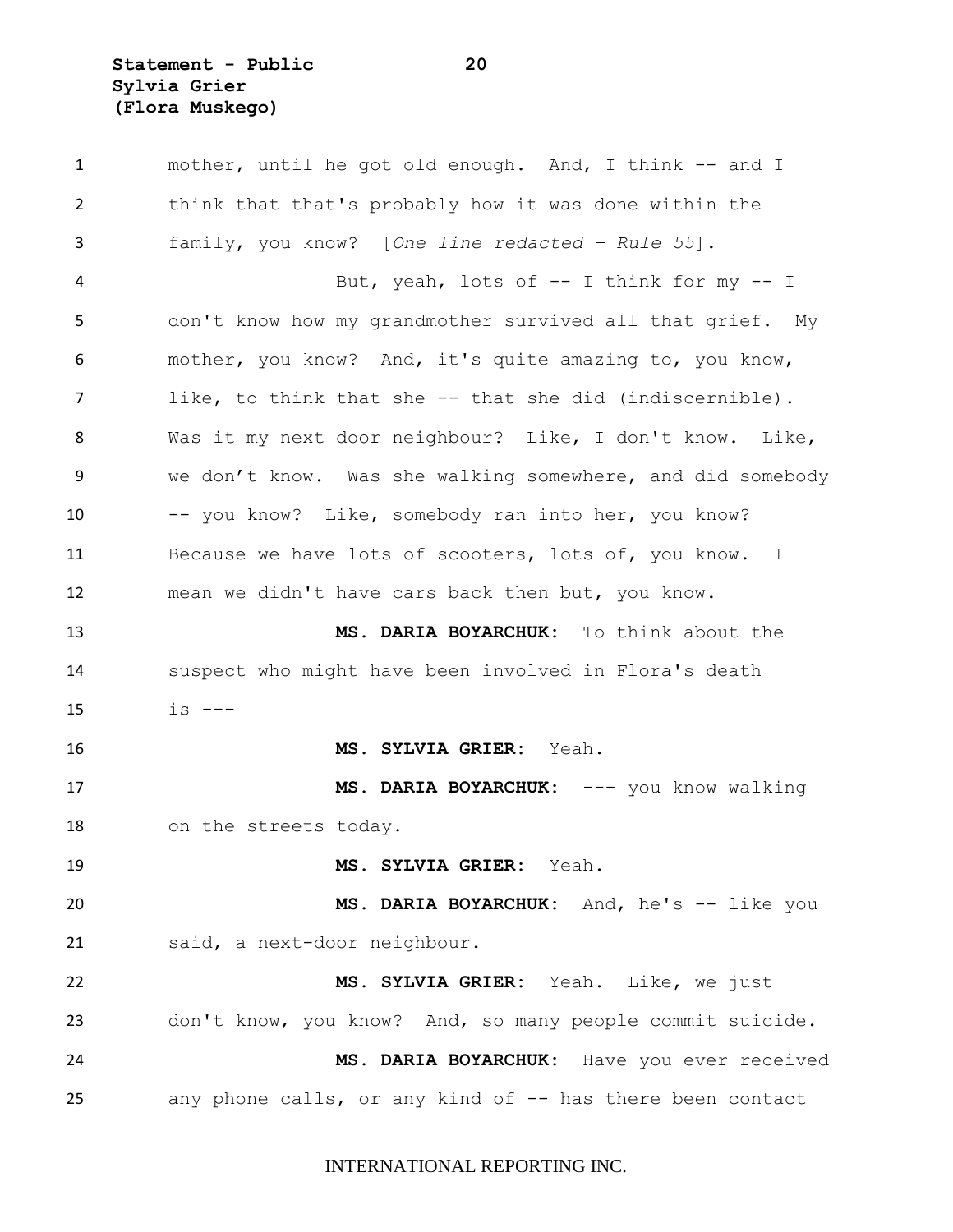**Statement - Public 21 Sylvia Grier (Flora Muskego)**

 with you or other members of the family from unknown, unidentified people who wanted to talk about Flora? **MS. SYLVIA GRIER:** No. Mostly, you know, I think mostly from -- that's why we were so shocked. It was, you know, mostly from -- it all started with Marsha. **MS. DARIA BOYARCHUK:** Who is Marsha? **MS. SYLVIA GRIER:** It was the CBC person. What the heck was her name again? **MS. DARIA BOYARCHUK:** Mm-hmm. **MS. SYLVIA GRIER:** Anyway, she started -- that's how it all started was, you know, that she had -- that she was doing this investigation and doing a profile on her. And then (indiscernible) you know. No, that's, you know, I tried to tell her. I said, no. And, she said, yeah, she's identified in their search for all the different names and people in Manitoba that -- in preparation, you know, with all this Commission coming up. **MS. DARIA BOYARCHUK:** How is Flora identified on the CBC list, unsolved murder or --- **MS. SYLVIA GRIER:** Yes. Pretty much unsolved. Yeah, unsolved. Yeah. So, it's -- now, I don't know. I mean, it certainly would be wonderful if, you know, somebody -- if there was even something that could be done, you know? Like, I don't know where to go next either, you know? Like, I don't know, should we be talking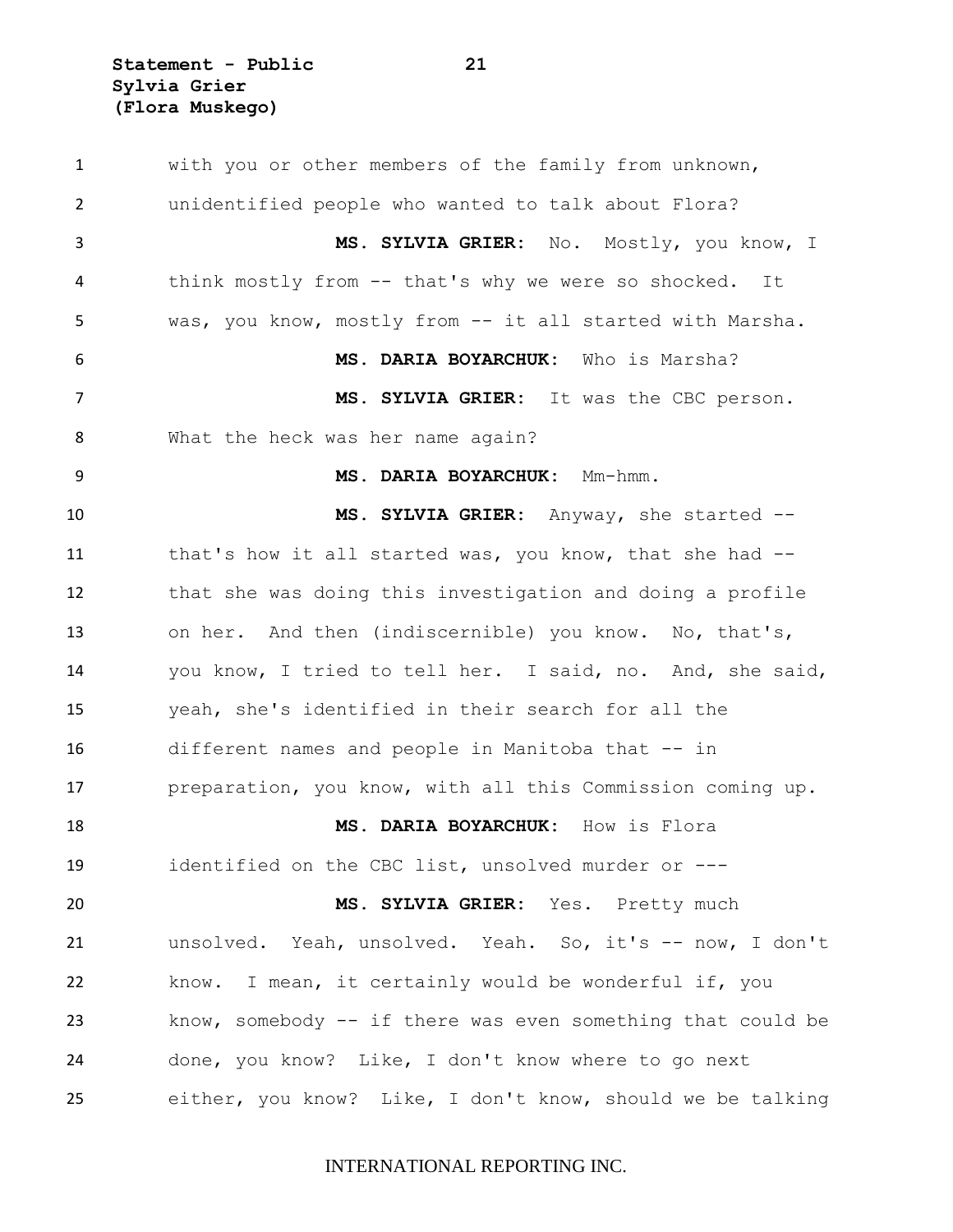**Statement - Public 22 Sylvia Grier (Flora Muskego)**

 to a lawyer, should we be talking to somebody, you know? Like, should we be talking to some kind of an investigator, you know. Like, I said to my sisters. I said, well, you know, why don't we just have a community meeting in Norway House and just invite anybody that has any information, you know? **MS. DARIA BOYARCHUK:** Yes. Yes. That's a wonderful idea, actually. Yes. **MS. SYLVIA GRIER:** And, just have a -- we haven't done it yet. **MS. DARIA BOYARCHUK:** Mm-hmm. **MS. SYLVIA GRIER:** But, I mean, you know, it's something that we could -- that we maybe could do, you know? And, you never know. There might be somebody come 16 out of the wood work and say, you know, "I saw her walking here." **MS. DARIA BOYARCHUK:** Mm-hmm. **MS. SYLVIA GRIER:** And then, "I saw so and so," you know, like. **MS. DARIA BOYARCHUK:** A community effort. **MS. SYLVIA GRIER:** Yeah. Yeah. Try to make it more of a community effort. You know, as far as [Nephew 1] goes, he's absolutely convinced. Like, he wasn't even shocked, because he had already been convinced -- this is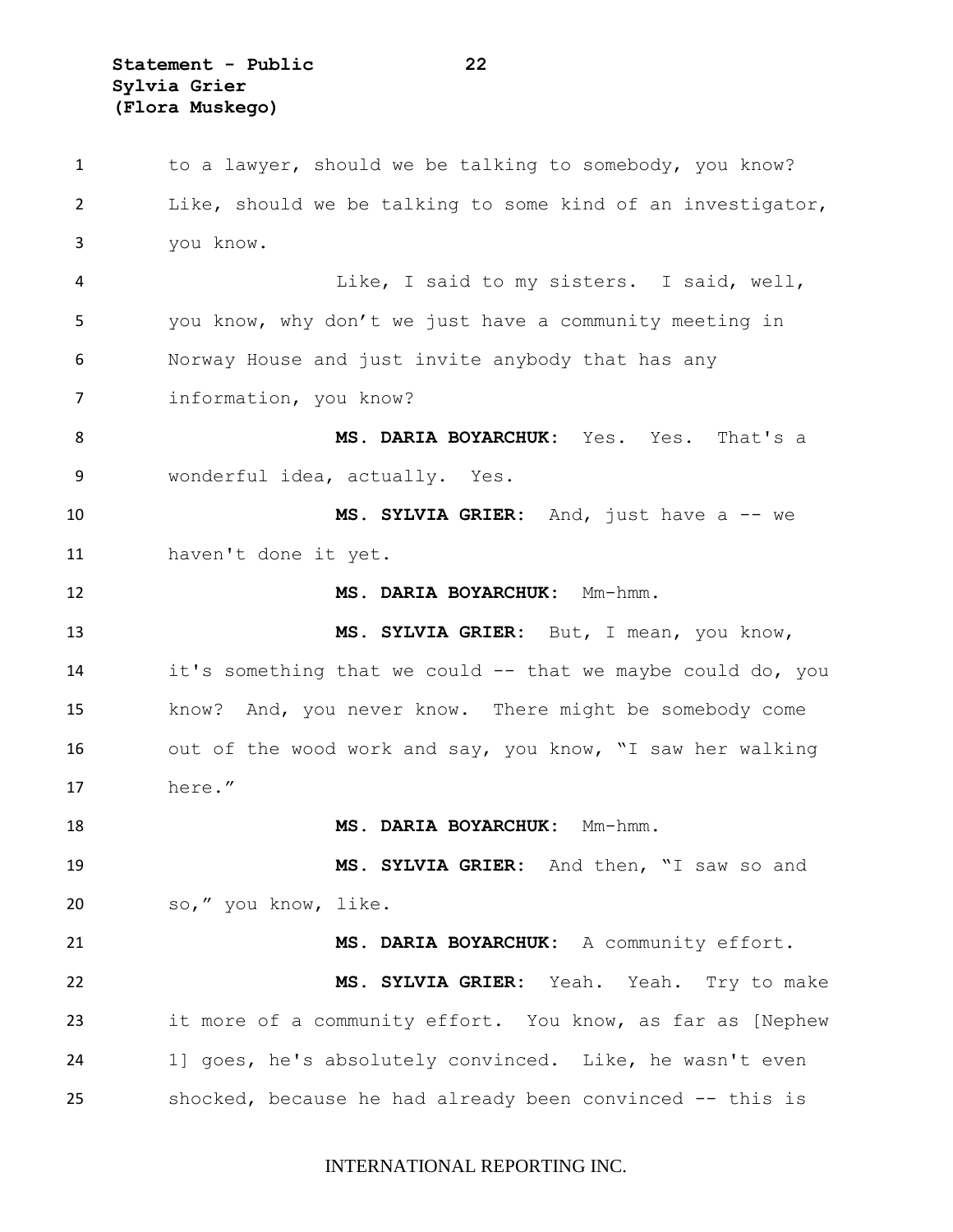**Statement - Public 23 Sylvia Grier (Flora Muskego)**

 her son. **MS. DARIA BOYARCHUK:** Right. Right. He was convinced of? 4 MS. SYLVIA GRIER: That he had -- he was convinced that she had been murdered. **MS. DARIA BOYARCHUK:** Mm-hmm. **MS. SYLVIA GRIER:** And, I later found out 8 that some -- actually, one of the ladies, you know, that had been with her --- **MS. DARIA BOYARCHUK:** Mm-hmm. **MS. SYLVIA GRIER:** --- that had left her wherever it was. **MS. DARIA BOYARCHUK:** Mm-hmm. **MS. SYLVIA GRIER:** I guess they were drunk and partied together, you know? **MS. DARIA BOYARCHUK:** Mm-hmm. **MS. SYLVIA GRIER:** Like, she had come up to [Nephew 1]. **MS. DARIA BOYARCHUK:** Okay. **MS. SYLVIA GRIER:** And, said, you know, "I've always been sorry." Like, I mean, I don't know what her exact words were. **MS. DARIA BOYARCHUK:** Right. **MS. SYLVIA GRIER:** But, more or less saying, you know, that your mother was, you know. I have always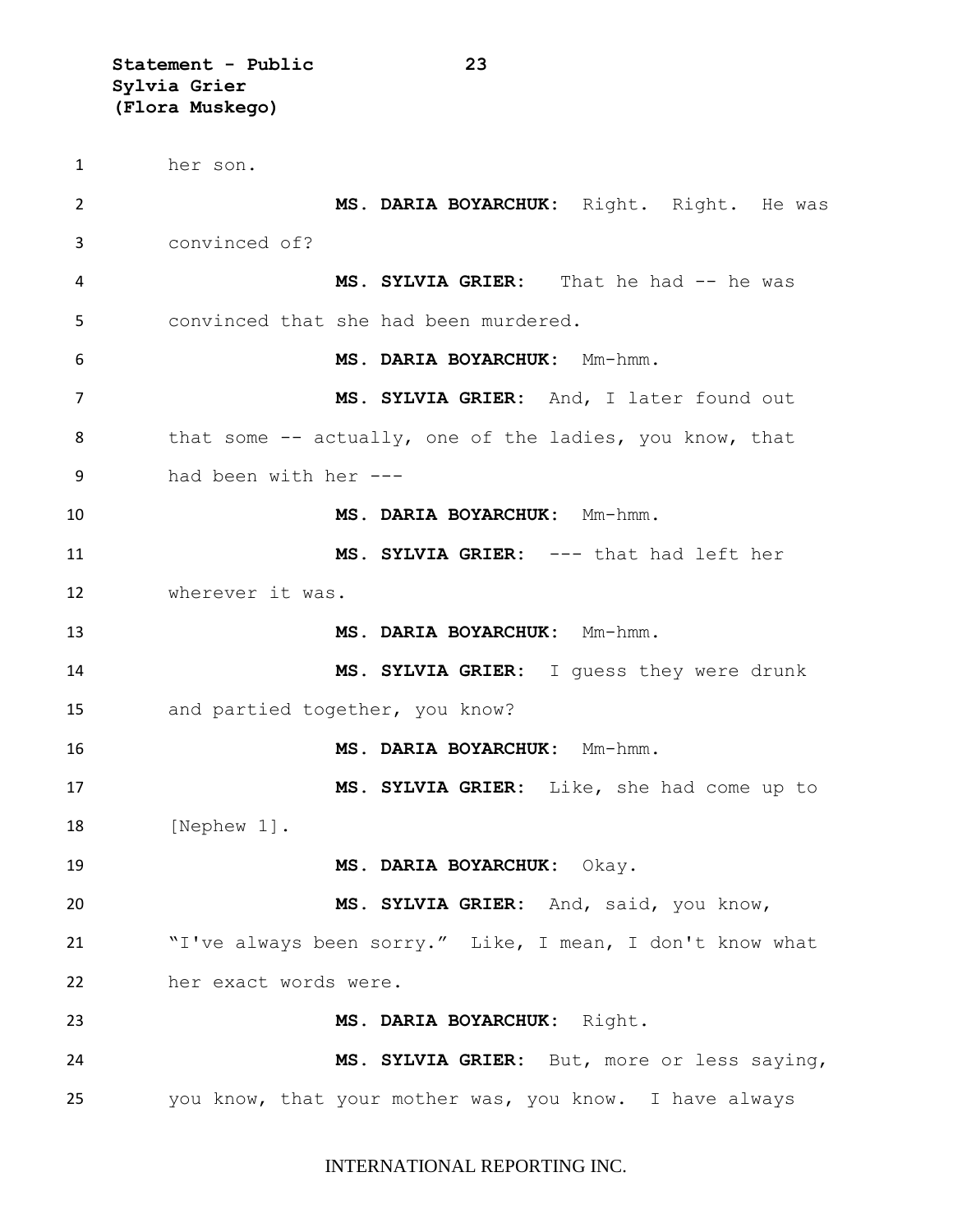**Statement - Public 24 Sylvia Grier (Flora Muskego)**

 been sorry that we left her where we did, type of thing, you know? She would be -- she would be here today. **MS. DARIA BOYARCHUK:** Mm-hmm. **MS. SYLVIA GRIER:** And then the same thing with, you know. **MS. DARIA BOYARCHUK:** So, did they leave her on the -- near the Fort Island, or? Because the article 8 that you shared with us ---9 MS. SYLVIA GRIER: It -- yeah, it was on it. **MS. DARIA BOYARCHUK:** It describes that, you know, they found her in the snow --- **MS. SYLVIA GRIER:** Mm-hmm. **MS. DARIA BOYARCHUK:** --- in the airport island. **MS. SYLVIA GRIER:** Mm-hmm. **MS. DARIA BOYARCHUK:** And, is this somewhere -- is there where those women, her friends, left her? **MS. SYLVIA GRIER:** That has never, ever really been absolutely clear to me, anyway, not to me that they have in fact -- no. This is -- Fort Island is this kind of like a big, massive island. It's not the mainland 22 of Norway House. And, half of it -- most -- about three quarters of it is reserve --- **MS. DARIA BOYARCHUK:** Mm-hmm. **MS. SYLVIA GRIER:** --- and then there's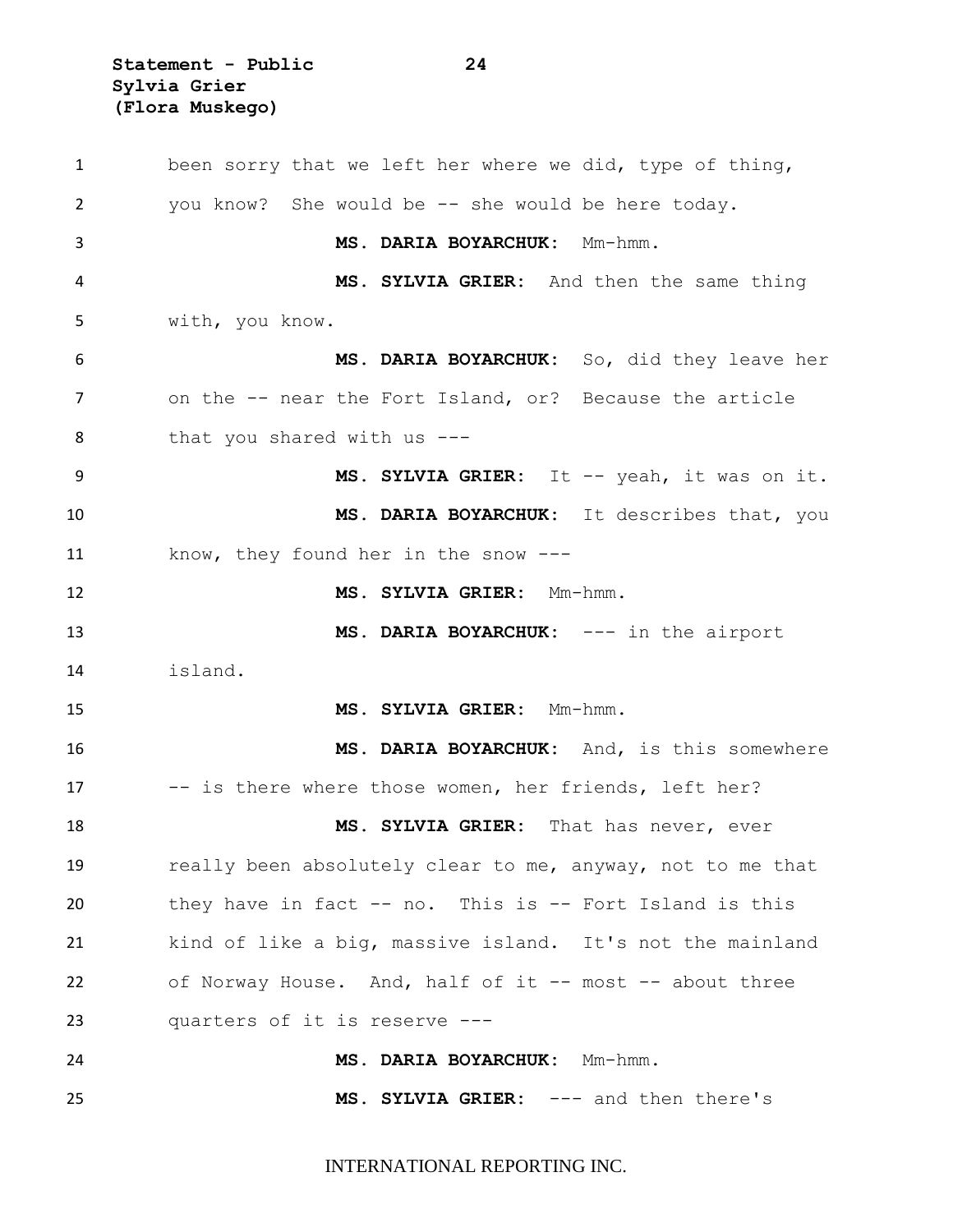**Statement - Public 25 Sylvia Grier (Flora Muskego)**

 these bits and pieces that are where the bar is. And, I believe that this is where her body was found, either near that area --- **MS. DARIA BOYARCHUK:** Mm-hmm. So, what do these women who were with her that night -- how do they describe this bar? Where did they go? What did they do? **MS. SYLVIA GRIER:** I haven't physically 8 talked to them myself. **MS. DARIA BOYARCHUK:** Okay. **MS. SYLVIA GRIER:** It was just -- I know that [Relation 1] -- as a matter fact, my [Relation 2]--- **MS. DARIA BOYARCHUK:** Mm-hmm. **MS. SYLVIA GRIER:** --- his wife, this is his wife's mother. Now, she is --- **MS. DARIA BOYARCHUK:** This is his --- **MS. SYLVIA GRIER:** This is one of the women that --- **MS. DARIA BOYARCHUK:** Who was --- 19 MS. SYLVIA GRIER: --- that was with Flora. **MS. DARIA BOYARCHUK:** --- with your mom. **MS. SYLVIA GRIER:** That was with Flora. **MS. DARIA BOYARCHUK:** Sorry, with your aunt. And, who felt sorry leaving? **MS. SYLVIA GRIER:** Yeah. Yeah. And, she's the only one -- she's the only one that remains today, in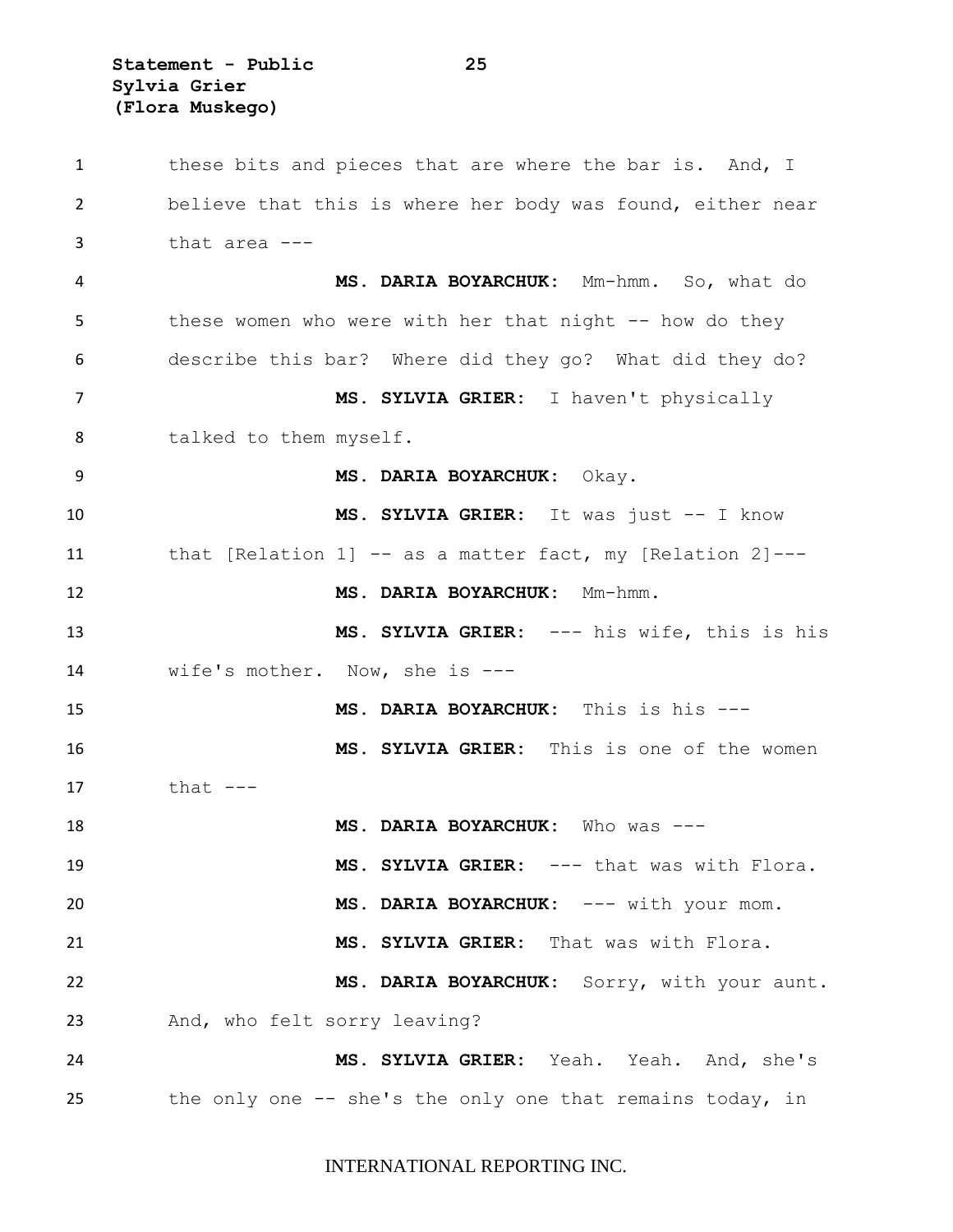**Statement - Public 26 Sylvia Grier (Flora Muskego)**

 fact. **MS. DARIA BOYARCHUK:** Mm-hmm. Mm-hmm. **MS. SYLVIA GRIER:** And, I have asked. In fact, I have asked somebody to approach her. Like, I don't know her, you know? I mean, I know her to see her. But, I -- I don't know what she wants to tell, you know? Why hasn't she said anything more about it? Like, you know? Like, why would she go up in a drunken haze to a drunken kid and say, oh, you know. **MS. DARIA BOYARCHUK:** Mm-hmm. **MS. SYLVIA GRIER:** Like, I remember your mom. Sorry that we left her. That type of thing. Where did she leave her, you know, like. **MS. DARIA BOYARCHUK:** Have you ever thought of getting in touch with her or...? **MS. SYLVIA GRIER:** Oh, yeah. Absolutely, I have. As a matter of fact, I did, past summer, 2016, when 18 I was there this past summer. But, she's not a very well woman either. **MS. DARIA BOYARCHUK:** Mm-hmm. **MS. SYLVIA GRIER:** You know? Like, she's very -- she's -- like [Woman] says -- like, her own daughter says, I mean, she's drunk 90 percent of the time. **MS. DARIA BOYARCHUK:** Mm-hmm. **MS. SYLVIA GRIER:** She's very ---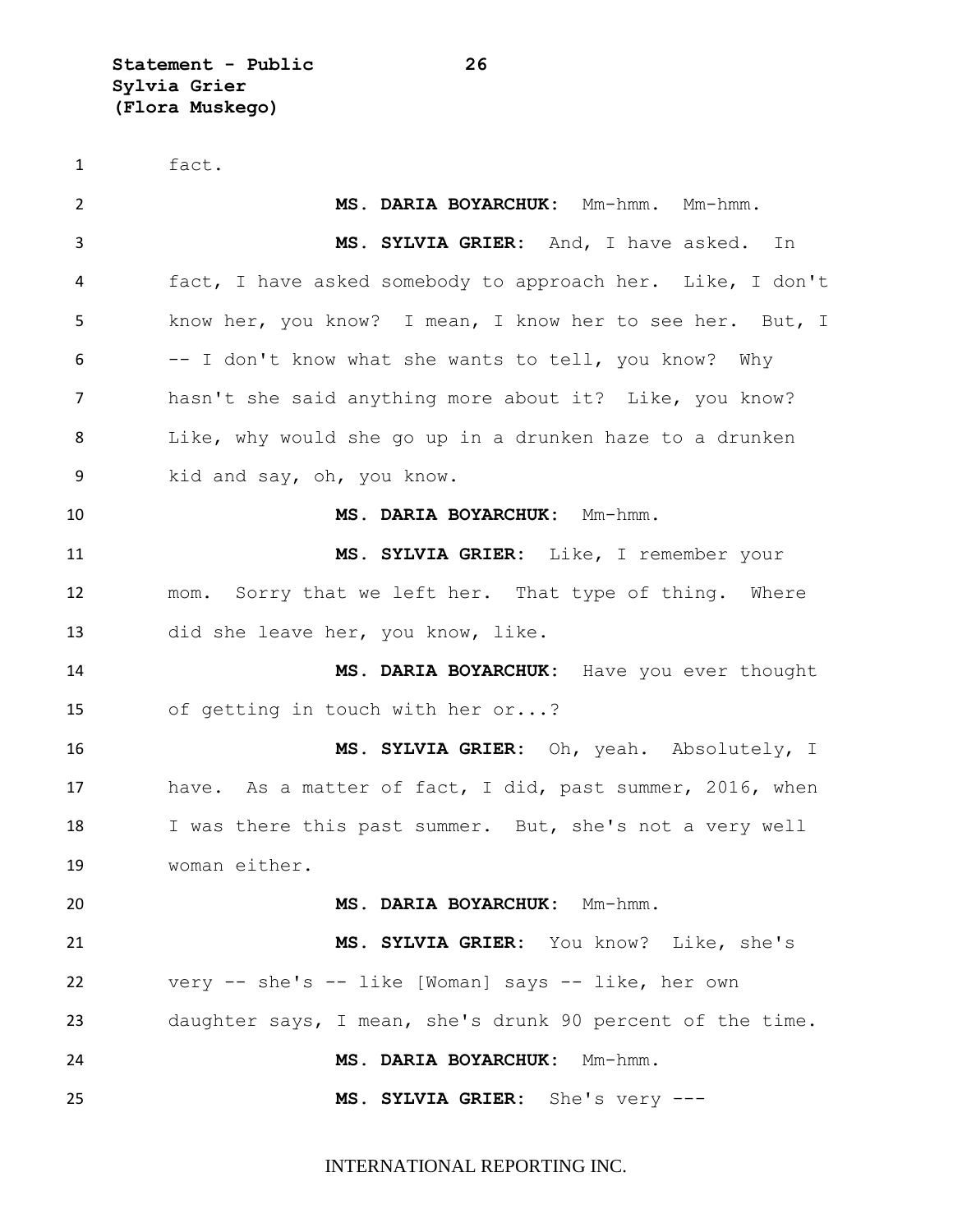**Statement - Public 27 Sylvia Grier (Flora Muskego)**

 **MS. DARIA BOYARCHUK:** Alcohol dependency? **MS. SYLVIA GRIER:** Bad alcohol. But, I think -- I think that was my primary thoughts was to share her, you know. Like, to share that. I mean, there's rumours, there's -- yeah, some speculation of the -- which I didn't even know about that. That's what really caught 7 me, you know [off quard in terms of...] (<del>Indiscernible</del>). **MS. DARIA BOYARCHUK:** So, how do you think the Commission can help you? **MS. SYLVIA GRIER:** Oh, my gosh. How can they help? **MS. DARIA BOYARCHUK:** What would you like the Commission to -- do you have any recommendations? Like, you can see the Commission help you, help your family, and help other families resolve these unsolved murders of women and girls? **MS. SYLVIA GRIER:** Well, I think, number one 18 -- number one, I hope the Commission really pushes government, really pushes for, you know, like, real investigation into these -- into people that are missing. Like, I know that you have to wait 24 hours, you know? I 22 know, you know? Like, there's -- we hear so much, "Oh, well, she was, you know, walking the streets," you know? But there's never -- I think there's got to be an investigative team, almost. But, it has to be very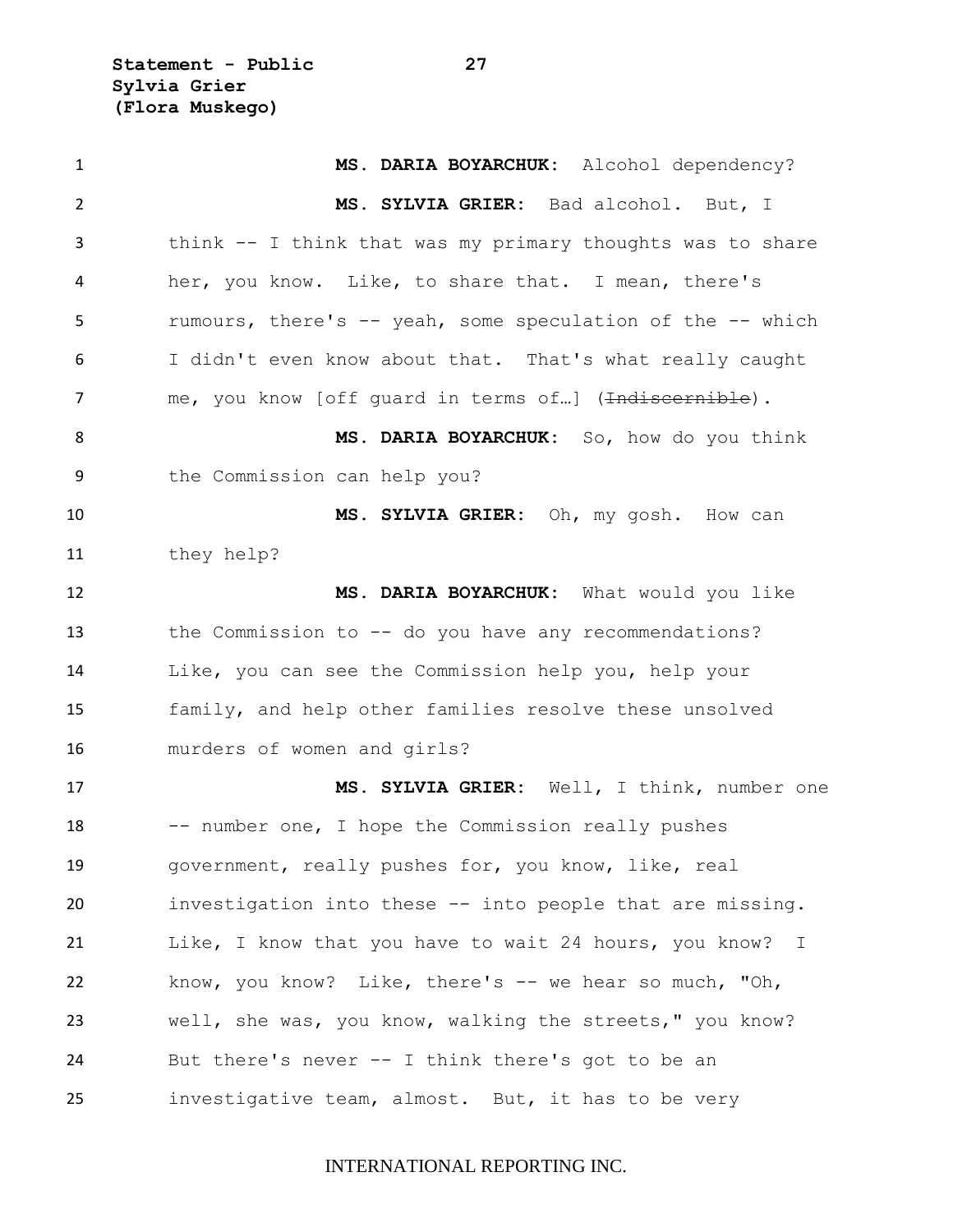culturally -- almost culturally appropriate, you know? It has to add to that, because you know, it is so -- I work for the courts. **MS. DARIA BOYARCHUK:** Okay. **MS. SYLVIA GRIER:** I work for the legal system. And, only because I -- you know, I -- the Manitoba government was doing a pilot study to see if maybe a couple of Cree-speaking people within the justice system might help solve some of this nobody understanding what the heck's happening to them in court. **MS. DARIA BOYARCHUK:** Mm-hmm. **MS. SYLVIA GRIER:** So -- and it was a two- year study, which still goes today. It was wonderful. We worked strictly for the defence team, and it was mind- boggling. **MS. DARIA BOYARCHUK:** Mm-hmm. **MS. SYLVIA GRIER:** It was mind-boggling for me, you know? But, even more so for people that had no clue what kind of a justice system it was. What the justice system really was, you know? You're trying to tell -- you're trying to tell a 30-, 40-year-old that's been charged with whatever, "Well, there's no evidence here." You can't plead guilty just because -- well, you might have done it. But, they have no evidence that you did it, so you plead not guilty. If they find out -- if they bring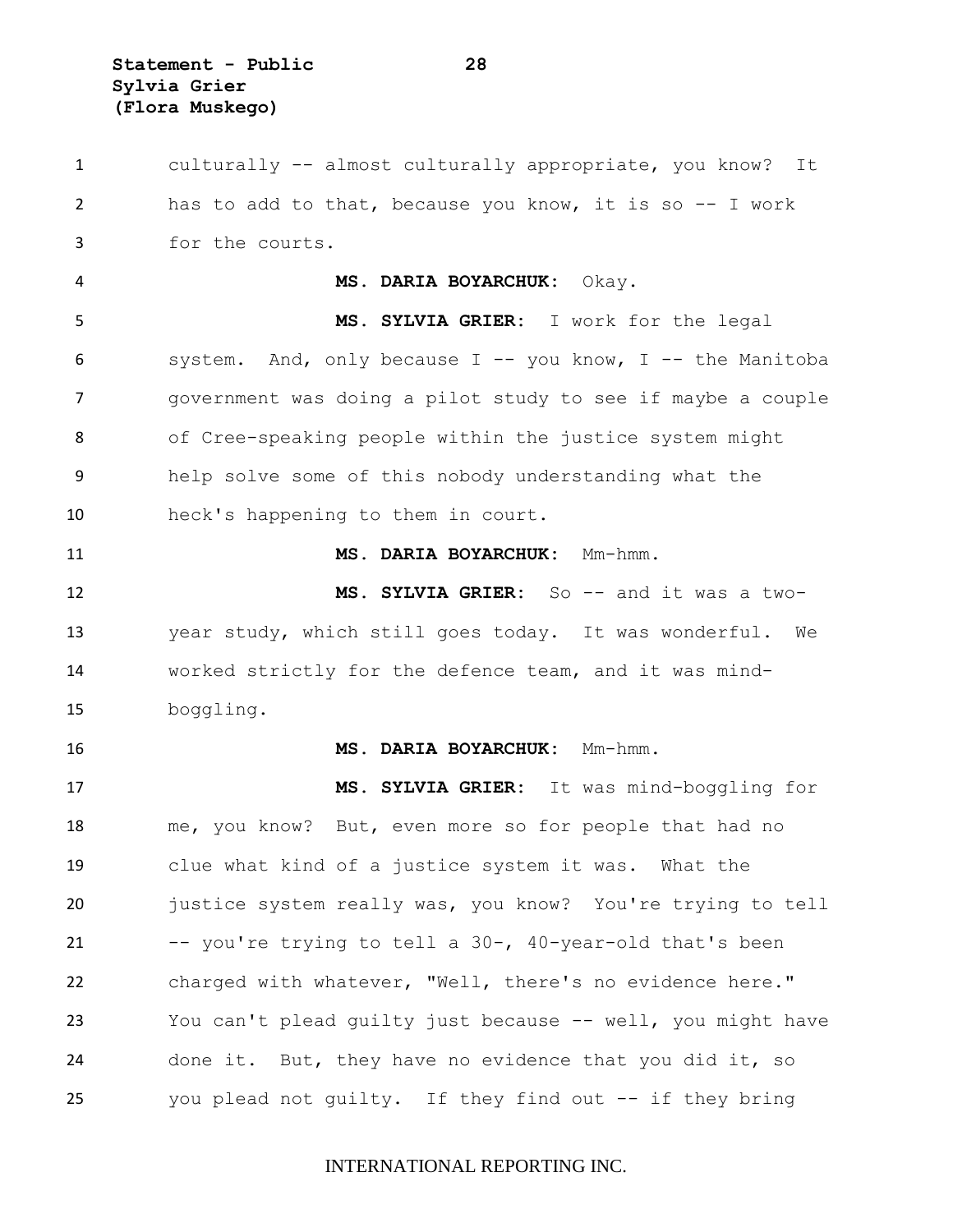**Statement - Public 29 Sylvia Grier (Flora Muskego)**

 more evidence and prove you guilty, that's our system. That's how our system works. You don't come in here and say, well, I'm guilty, you know? 4 So, it's -- and I think it was -- it was very interesting because, I mean, even the legal teams were very, very unaware, you know? Kids sitting with their head down --- 8 MS. DARIA BOYARCHUK: Mm-hmm. **MS. SYLVIA GRIER:** --- while they're being -- you know, the judge, and prosecutor, and whatever. That's a sign of respect, I mean, you know. Like, how many kids would -- and then the judges would yell at them, "Look at me when I'm talking to you," you know? That's a sign of disrespect. You know, it's staring at you in the face. So, I really hope that if one thing, that there's some kind of a team. And, to make it -- and to make this like a real problem within society. Like not just in the Native society. **MS. DARIA BOYARCHUK:** Mm-hmm. **MS. SYLVIA GRIER:** This missing, like, people just -- just don't care. There's very, very little thought when they hear of Aboriginal women. And, I don't know how you fix that, but it's -- it's something that has to change. And, it's not just, you know. I know that Aboriginal people also have to change. And, we as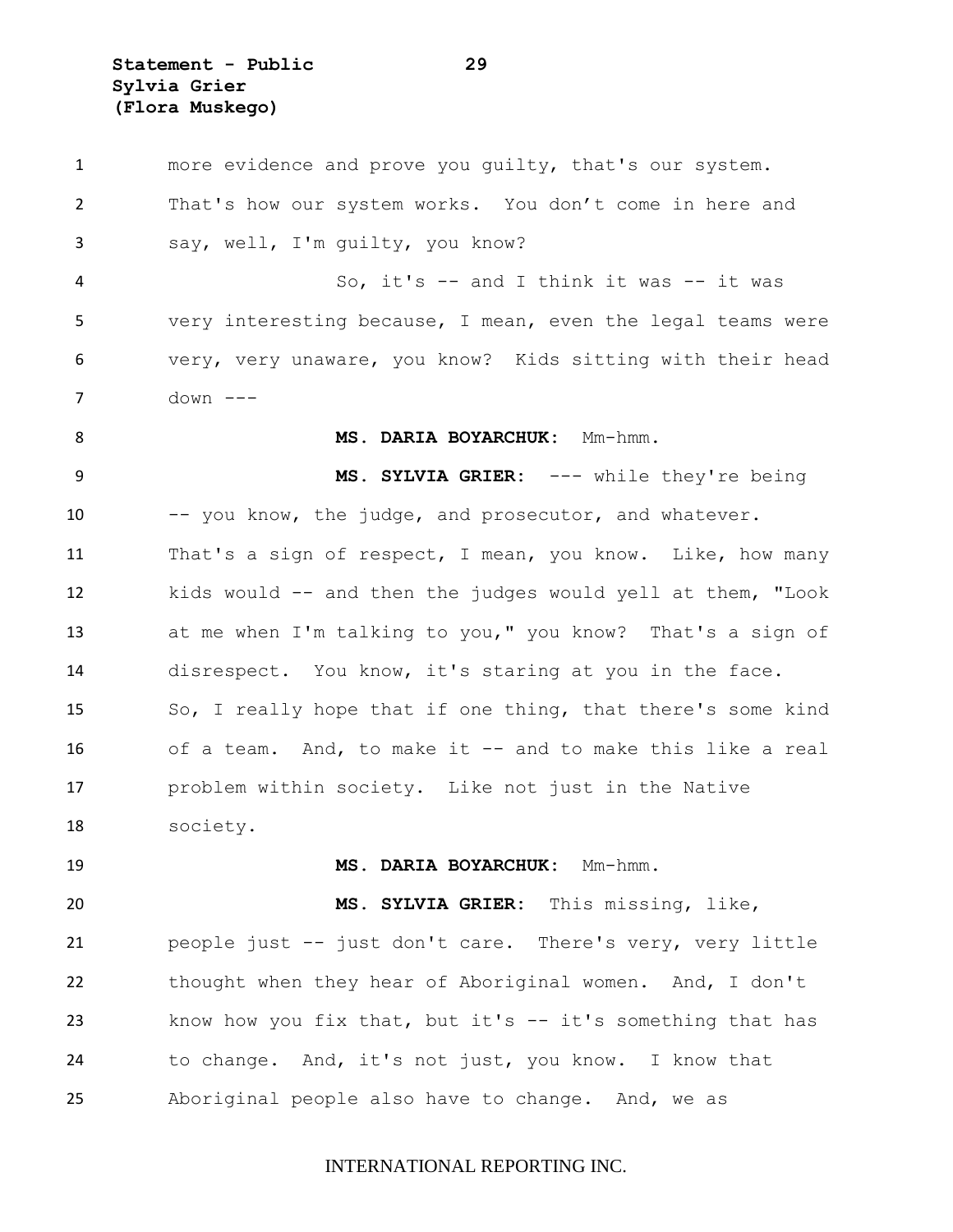**Statement - Public 30 Sylvia Grier (Flora Muskego)**

| $\mathbf{1}$   | Indigenous people have to change. We as, you know, society  |
|----------------|-------------------------------------------------------------|
| $\overline{2}$ | has to. And, I don't know who forces that, who -- you       |
| 3              | know? Like, is there somebody running around across this    |
| 4              | country, over and over, and over again murdering women, you |
| 5              | know? Like, how do we know? How do we have tears? Like,     |
| 6              | because, they're not being -- nobody is investigating.      |
| $\overline{7}$ | Helen Betty Osborne from our own community;                 |
| 8              | if it wasn't for that Constable Urbanoski that really had a |
| 9              | like a real push to find out what happened to that girl,    |
| 10             | and was genuinely pushed, there would not be a single       |
| 11             | person in jail for that murder. But, I think that that's    |
| 12             | -- so, we need more of those kind of people, I think. And,  |
| 13             | you're going to have -- there's going to be so many         |
| 14             | revelations, and I can't even imagine what the finale is    |
| 15             | going to be.                                                |
| 16             | But, I think my -- my part in it all is just                |
| 17             | to -- is just to be involved. And, can I -- like, if I      |
| 18             | find out more information, is there somewhere I can take    |
| 19             | that, you know?                                             |
| 20             | MS. DARIA BOYARCHUK: So, like, more                         |
| 21             | services to -- or, let's see, like a list of resources that |
| 22             | you can go to.                                              |
| 23             | MS. SYLVIA GRIER: Yeah, resources.                          |
| 24             | MS. DARIA BOYARCHUK: You know, when                         |
| 25             | something happens to family, so they know ---               |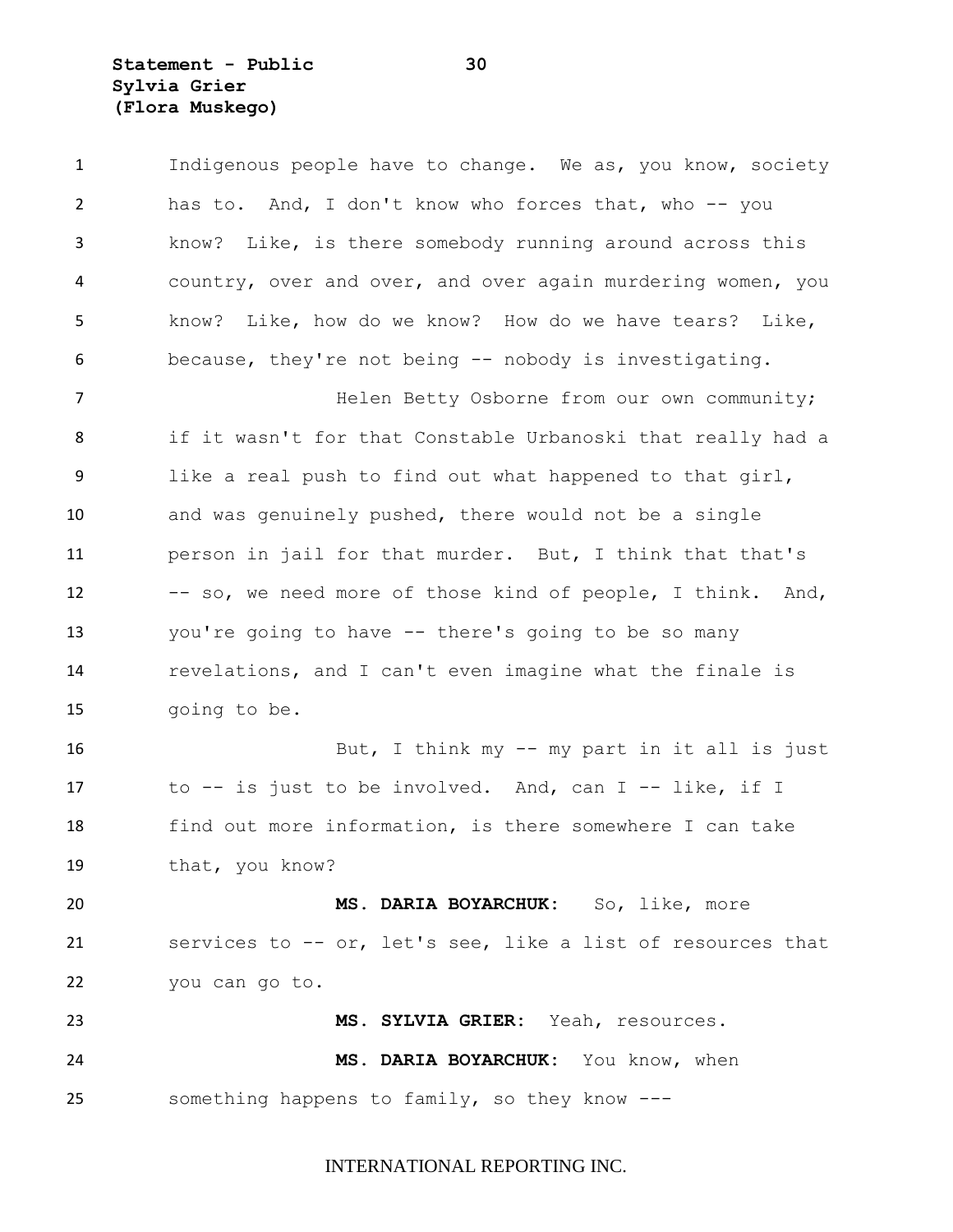**Statement - Public 31 Sylvia Grier (Flora Muskego)**

 **MS. SYLVIA GRIER:** Yeah. **MS. DARIA BOYARCHUK:** --- who to call, who to contact. **MS. SYLVIA GRIER:** Oh, gosh, yes. That is so -- that is so desperately needed. **MS. DARIA BOYARCHUK:** So, it's kind of like we know that, you know, we call 911 when something happens. **MS. SYLVIA GRIER:** Yeah. **MS. DARIA BOYARCHUK:** So, it's something -- something similar to that, in that context; right? **MS. SYLVIA GRIER:** Oh, absolutely. And, the trauma, like, you know, to understand the trauma --- **MS. DARIA BOYARCHUK:** Mm-hmm. **MS. SYLVIA GRIER:** --- that these people -- that the people are going through initially, you know? Like, I remember my youngest daughter years and years ago. She was only 13 years old. She was hiding at a friend's. 18 And, we had a rash of -- there was cab drivers, there was all kinds of suspicions with a couple of women that had been driven out on the highways and, you know, north of Thompson, you know. **MS. DARIA BOYARCHUK:** Mm-hmm. **MS. SYLVIA GRIER:** And murdered. And, I will never, ever, ever forget that moment when we couldn't find her. And, the kids told us, oh, she took a cab home.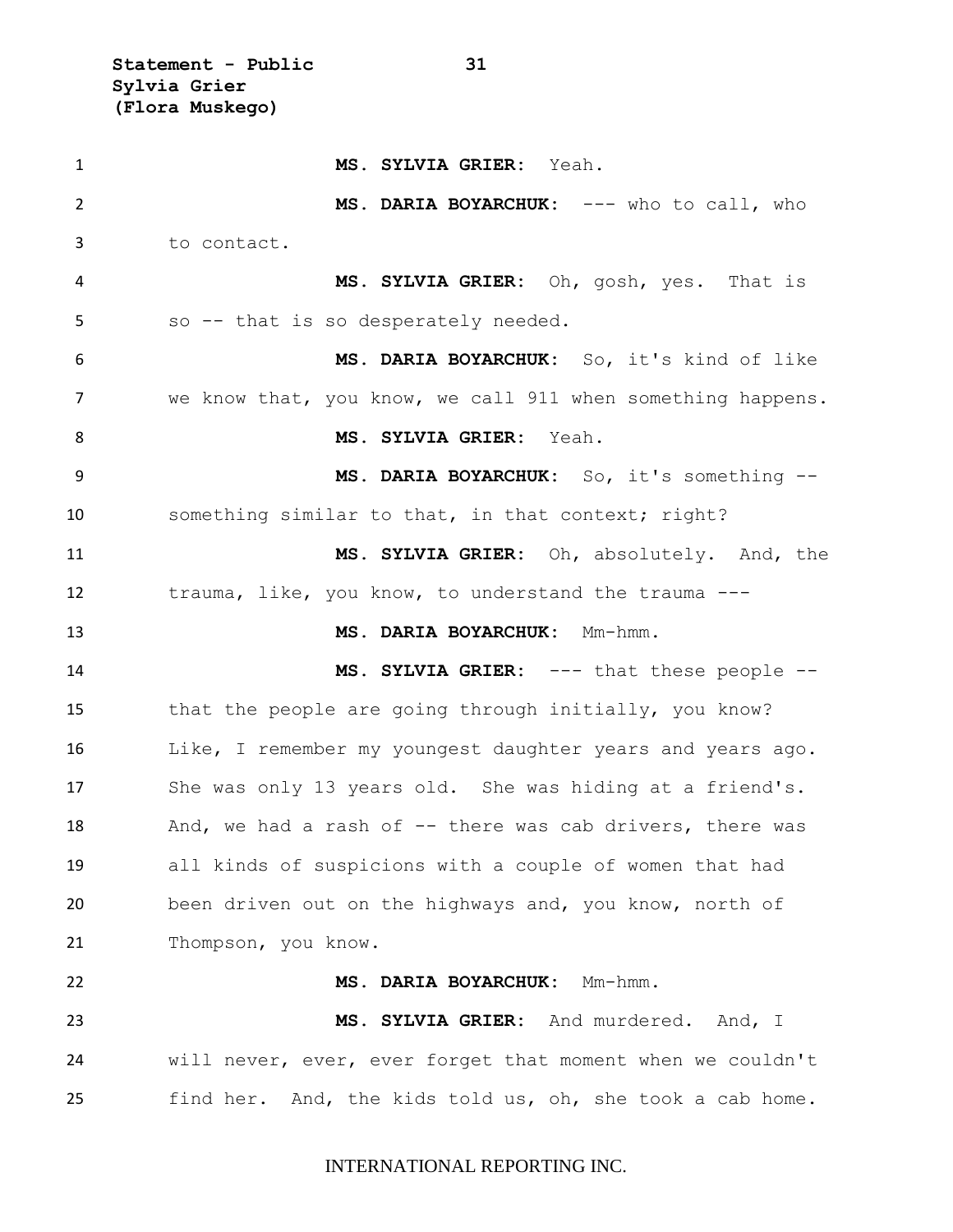**Statement - Public 32 Sylvia Grier (Flora Muskego)**

1 And, you know, the most wonderful thing about that was everything was mobilized immediately. We called the RCMP. We said she got in a cab; this was the colour of the cab. **MS. DARIA BOYARCHUK:** Mm-hmm. **MS. SYLVIA GRIER:** Go find her. And, everybody -- like, everything happened so quickly. But, I worked for CBC Radio. Everybody knew who I was. And, you know, but if I would have been General Jones, you know, like I know nothing would happen. And, that's what hurts. That's, you know. But, I will never forget when the RCMP came to my house that night about 3:00 in the morning --- **MS. DARIA BOYARCHUK:** Mm-hmm. **MS. SYLVIA GRIER:** --- and they were asking us about our daughter's marks, identifying marks on her body. **MS. DARIA BOYARCHUK:** Mm-hmm. **MS. SYLVIA GRIER:** Like, it was just so, you know. I can't -- my mind just completely -- I completely lost it. But, you know, here a few hours later, we found her. But, those two hours were brutal, absolutely brutal. And -- because I had all the -- like, my husband is non- Indigenous so, you know, it just seemed like it was everybody did what they (indiscernible). They did it for her. Nobody did anything, not for Flora. Nobody [looked 25 for her] (indiscernible). Nobody tried to find her. No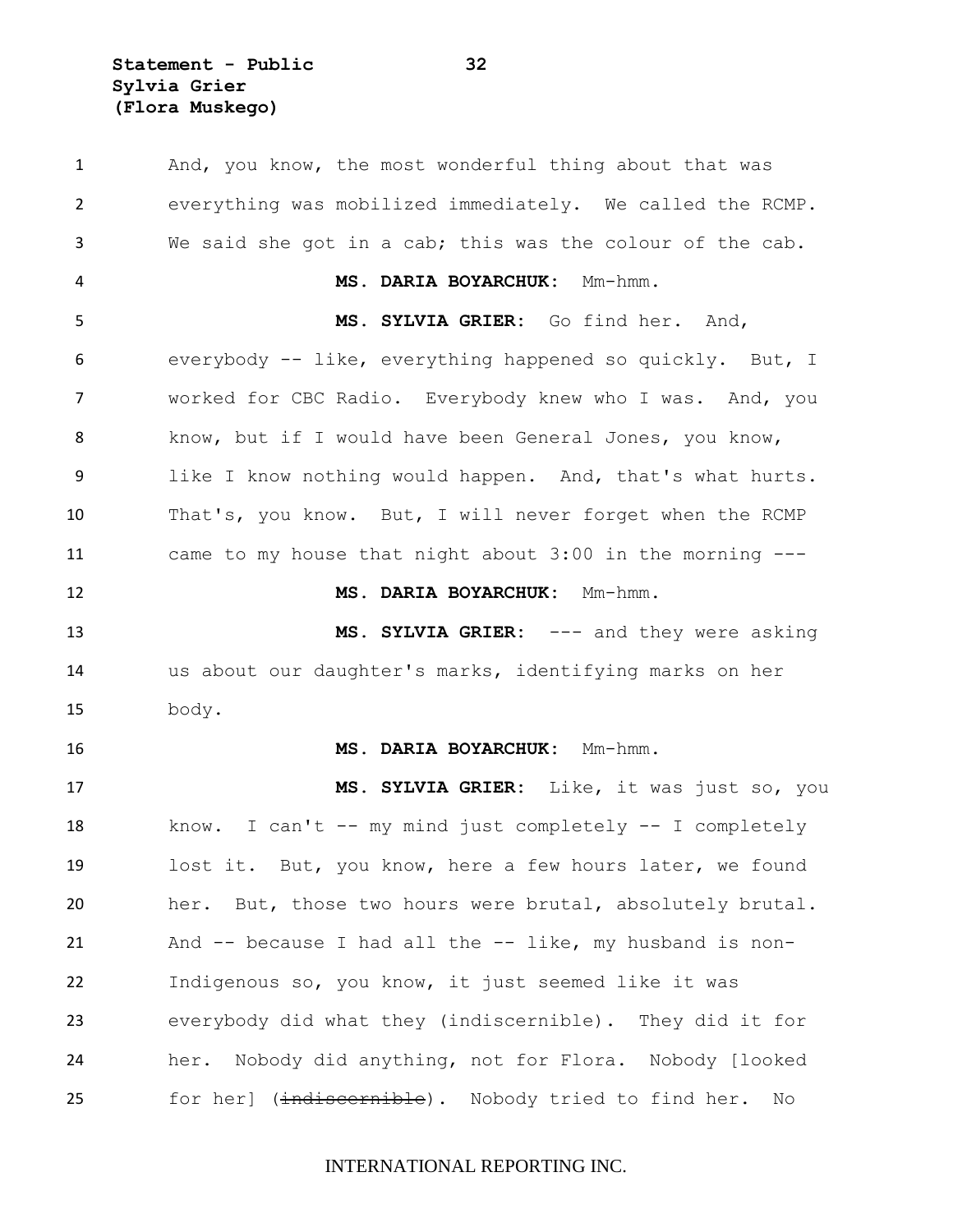**Statement - Public 33 Sylvia Grier (Flora Muskego)**

information for her.

2 And, I raised my girls to be so tough and -- statistics out there. I have been in residential school, been hunted down, you know. Like, gone through the whole 5 fricking gambit, but [anybody] nobody could do whatever to 6 us. [Nothing was ever done about it] They better find 7 another place. 8 And so, I know it's [asking a lot] (indiscernible) lots of -- lots of stuff asked of the Commission. And, I hope -- I really hope, and I pray that something constructive comes out of it. It's been -- so much has been happening to derail this whole -- to derail, it seems, the whole Commission the time that it's been on. But, you know, it's something. It's -- yeah, and we're -- we did it. Like, I mean, we mothers. It's us that's been screaming for something to be done. We can't do anymore. We have to -- we're losing our children. We're losing people we love. Like, just how do you explain, you know, lots of people that say, "Oh, my God, no. You didn't go to residential school." Well, of course we did. **MS. DARIA BOYARCHUK:** You didn't have a choice.

 **MS. SYLVIA GRIER:** I didn't have a choice. My parents didn't have a choice, you know? Like, I was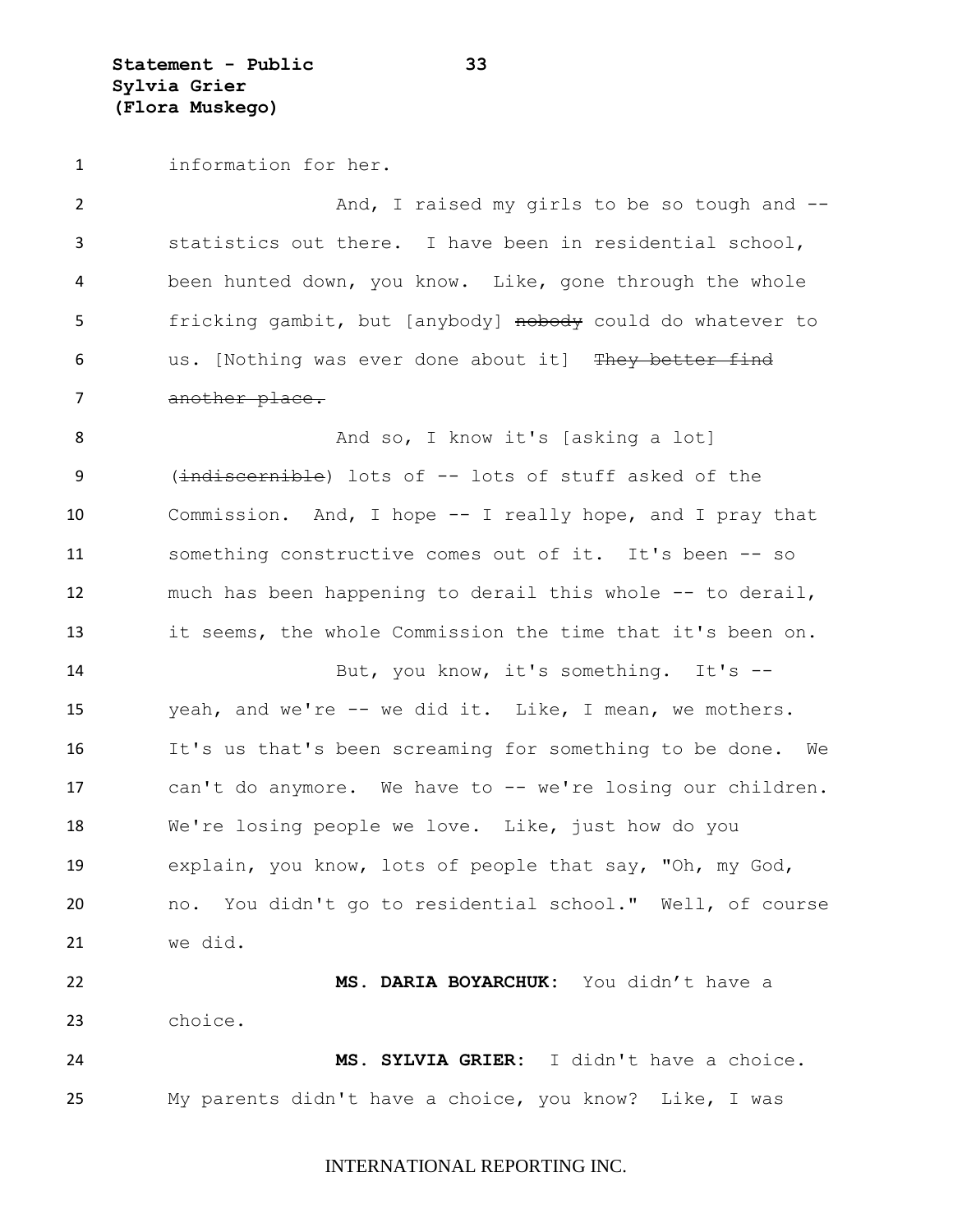**Statement - Public 34 Sylvia Grier (Flora Muskego)**

| $\mathbf{1}$   | very lucky; I didn't have to go when I was five. My father  |
|----------------|-------------------------------------------------------------|
| $\overline{2}$ | and my mother -- and I remember visiting cousins between a  |
| 3              | chain-link fence, visiting them at the residential school   |
| 4              | in the backyard on the occasional time that we were allowed |
| 5              | to visit. But, yeah, so there's not -- I just can't even    |
| 6              | imagine how much more Aboriginal people -- I mean, we as -- |
| $\overline{7}$ | I don't know how we survive all this. It's just -- but, we  |
| 8              | do.                                                         |
| 9              | MS. DARIA BOYARCHUK: Mm-hmm.                                |
| 10             | MS. SYLVIA GRIER: It's -- I mean, it's too                  |
| 11             | bad that, you know, that Flora never got her -- anyway,     |
| 12             | it's not going to bring her back. But, it upset me, you     |
| 13             | know, there's still -- there's a new kind of heaviness      |
| 14             | about her, her being [gone] (indiscernible), which -- I     |
| 15             | can't talk anymore.                                         |
| 16             | MS. DARIA BOYARCHUK: Would you like to stop                 |
| 17             | and take a break, or would you like to continue?            |
| 18             | MS. SYLVIA GRIER: I think I'm good. I                       |
| 19             | think I'm going to have to be done.                         |
| 20             | MS. DARIA BOYARCHUK:<br>Okay.                               |
| 21             | MS. SYLVIA GRIER: I don't know if there's                   |
| 22             | -- you don't need anymore? You don't need anymore.          |
| 23             | MS. DARIA BOYARCHUK: You would like to                      |
| 24             | conclude this?                                              |
| 25             | <b>MS. SYLVIA GRIER:</b><br>Yeah.                           |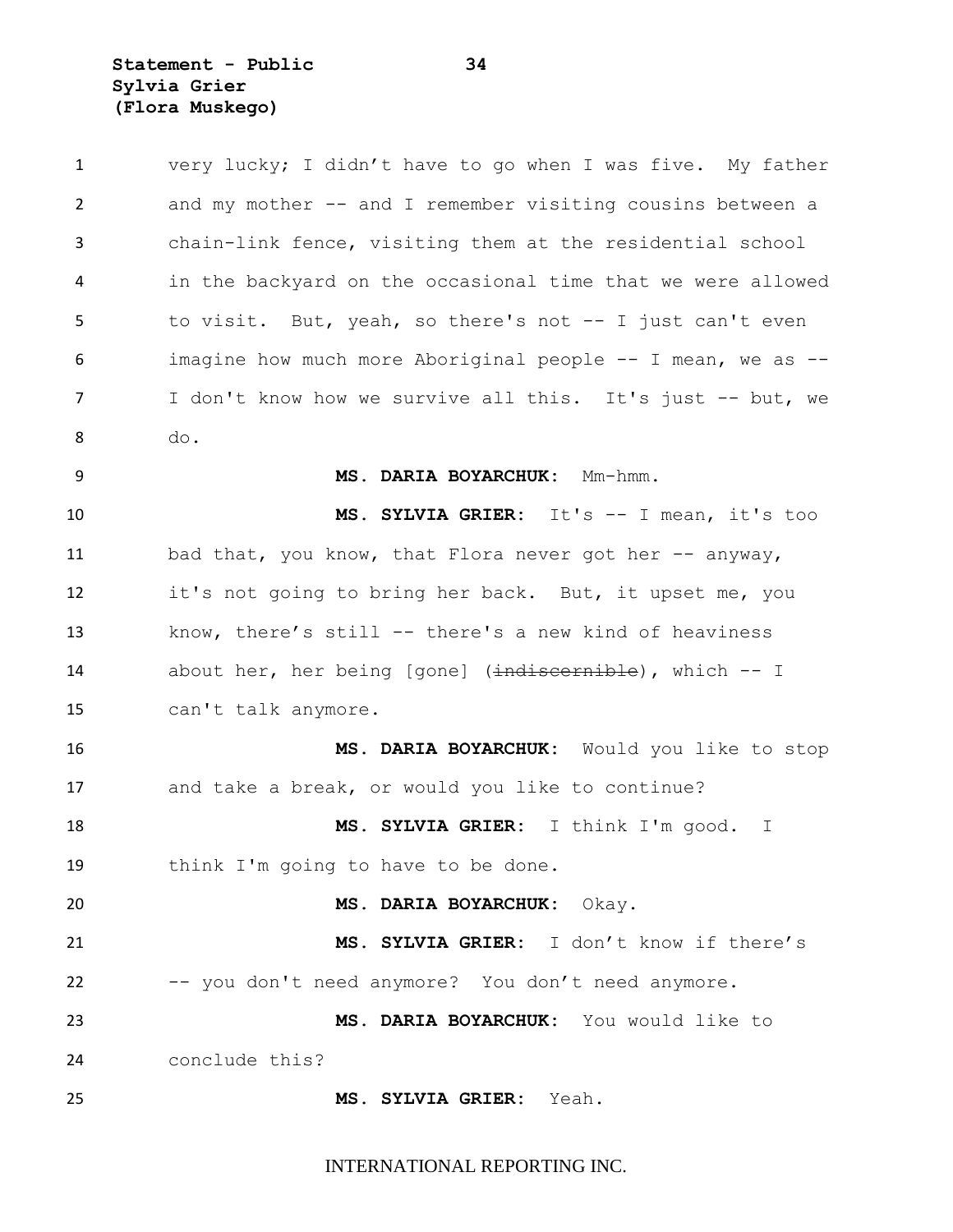**Statement - Public 35 Sylvia Grier (Flora Muskego)**

| 1  | MS. DARIA BOYARCHUK: As long as you're                     |
|----|------------------------------------------------------------|
| 2  | comfortable to do that. And, I will stop the video and     |
| 3  | audio as well. It is 3:59 [in the afternoon]               |
| 4  | (indiscernible).                                           |
| 5  | MS. SYLVIA GRIER: Okay.                                    |
| 6  | MS. DARIA BOYARCHUK: And, this can                         |
| 7  | conclude.                                                  |
| 8  | MS. SYLVIA GRIER: Yes.                                     |
| 9  | MS. DARIA BOYARCHUK: Do you feel like your                 |
| 10 | story has been heard? Do you feel like you have given the  |
| 11 | voice to Flora?                                            |
| 12 | MS. SYLVIA GRIER: Oh, I think so.                          |
| 13 | MS. DARIA BOYARCHUK: Okay.                                 |
| 14 | MS. SYLVIA GRIER: Like, absolutely so.                     |
| 15 | MS. DARIA BOYARCHUK: Okay.                                 |
| 16 | MS. SYLVIA GRIER: As long as it's, you                     |
| 17 | know, like $-$ and to the $-$ did you turn it off already? |
| 18 | MS. DARIA BOYARCHUK: Oh, no, it's still                    |
| 19 | running.                                                   |
| 20 | MS. SYLVIA GRIER: I just want to say I know                |
| 21 | it's long and drawn out, but I hope somebody listens       |
| 22 | because, you know, she $-$ she was somebody. She was a     |
| 23 | loved one. She was an aunt. She was a mother. She's a      |
| 24 | grandmother now. She could have been. Anyway, I think I'm  |
| 25 | done.                                                      |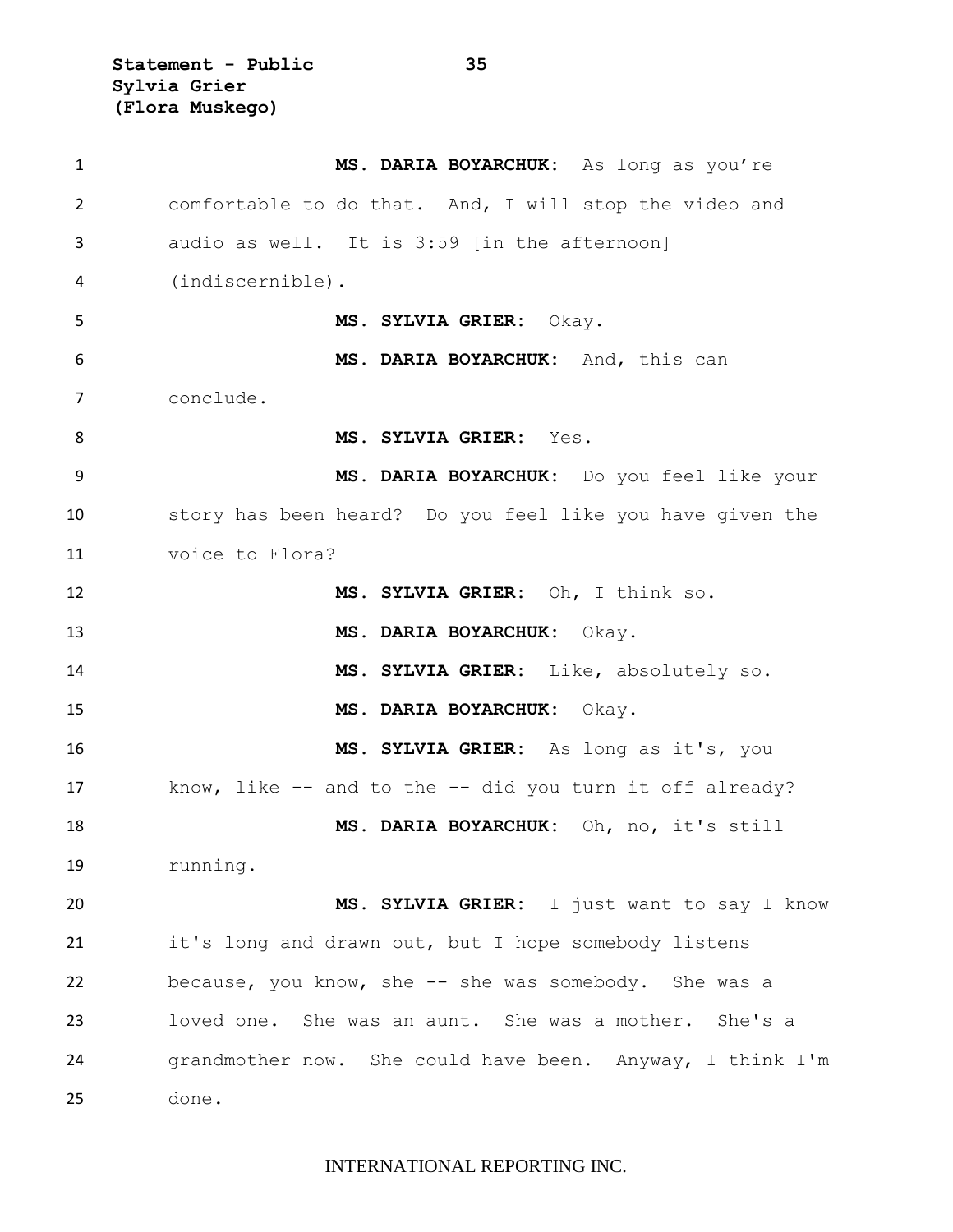**Statement - Public 36 Sylvia Grier (Flora Muskego)**

| 1  | MS. DARIA BOYARCHUK: Thank you, Sylvia.                 |
|----|---------------------------------------------------------|
| 2  | MS. SYLVIA GRIER: Because I get silly.                  |
| 3  | MS. DARIA BOYARCHUK: Thank you. It is 4:00              |
| 4  | p.m., and we will conclude our statement with Gloria -- |
| 5  | Sylvia, sorry, Grier, and her giving the voice to Flora |
| 6  | Muskego, her aunt, in the case of an unresolved murder. |
| 7  | --- Upon adjourning at 16:00                            |
| 8  |                                                         |
| 9  |                                                         |
| 10 |                                                         |
| 11 |                                                         |